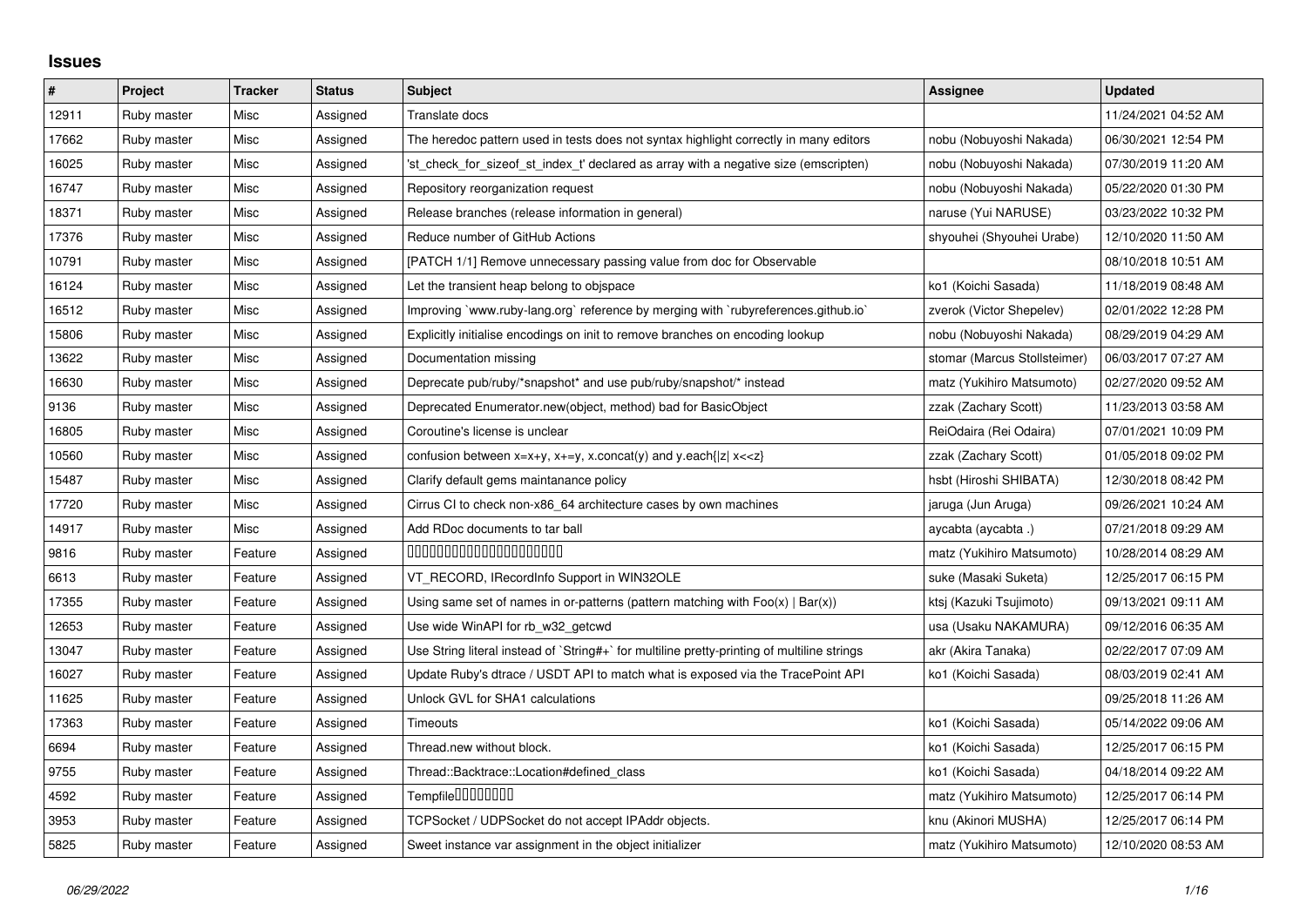| $\vert$ # | Project     | <b>Tracker</b> | <b>Status</b> | <b>Subject</b>                                                                                                          | <b>Assignee</b>                       | <b>Updated</b>      |
|-----------|-------------|----------------|---------------|-------------------------------------------------------------------------------------------------------------------------|---------------------------------------|---------------------|
| 9830      | Ruby master | Feature        | Assigned      | Support for GOST private/public keys                                                                                    |                                       | 09/13/2015 03:10 AM |
| 8263      | Ruby master | Feature        | Assigned      | Support discovering yield state of individual Fibers                                                                    | ko1 (Koichi Sasada)                   | 12/23/2021 11:40 PM |
| 17638     | Ruby master | Feature        | Assigned      | Support backtracing with the libbacktrace library                                                                       | naruse (Yui NARUSE)                   | 03/05/2021 03:40 PM |
| 7349      | Ruby master | Feature        | Assigned      | Struct#inspect needs more meaningful output                                                                             | matz (Yukihiro Matsumoto)             | 12/25/2017 06:15 PM |
| 5558      | Ruby master | Feature        | Assigned      | String#% strange arity errors                                                                                           | matz (Yukihiro Matsumoto)             | 12/25/2017 06:15 PM |
| 6802      | Ruby master | Feature        | Assigned      | String#scan should have equivalent yielding MatchData                                                                   | matz (Yukihiro Matsumoto)             | 12/25/2017 06:15 PM |
| 11028     | Ruby master | Feature        | Assigned      | standalone running single file ( zipped archives of ruby code) running **without installation**<br>using "gem install " | matz (Yukihiro Matsumoto)             | 04/04/2015 01:44 AM |
| 6133      | Ruby master | Feature        | Assigned      | SSLSocket <sup>[</sup> shutdown <sup>[11]</sup>                                                                         |                                       | 09/13/2015 03:22 AM |
| 14737     | Ruby master | Feature        | Assigned      | Split default gems into separate directory structure                                                                    | hsbt (Hiroshi SHIBATA)                | 09/02/2020 06:00 PM |
| 15281     | Ruby master | Feature        | Assigned      | Speed up Set#intersect with size check.                                                                                 | knu (Akinori MUSHA)                   | 08/11/2020 02:43 AM |
| 12639     | Ruby master | Feature        | Assigned      | Speed up require in RubyGems by 5x                                                                                      | hsbt (Hiroshi SHIBATA)                | 07/26/2018 02:12 AM |
| 12676     | Ruby master | Feature        | Assigned      | Significant performance increase, and code conciseness, for prime_division method in<br>prime.rb                        | marcandre (Marc-Andre<br>Lafortune)   | 11/18/2016 03:46 PM |
| 6841      | Ruby master | Feature        | Assigned      | Shorthand for Assigning Return Value of Method to Self                                                                  | matz (Yukihiro Matsumoto)             | 12/10/2020 08:53 AM |
| 17339     | Ruby master | Feature        | Assigned      | Semantic grouping with BigDecimal#to_s                                                                                  | mrkn (Kenta Murata)                   | 12/20/2021 12:39 PM |
| 5741      | Ruby master | Feature        | Assigned      | Secure Erasure of Passwords                                                                                             | matz (Yukihiro Matsumoto)             | 12/25/2017 06:15 PM |
| 14922     | Ruby master | Feature        | Assigned      | Resolv getaddresses ignores AAAA records for IPv6                                                                       | akr (Akira Tanaka)                    | 11/13/2020 04:01 AM |
| 5643      | Ruby master | Feature        | Assigned      | require/load options and binding option                                                                                 | matz (Yukihiro Matsumoto)             | 12/25/2017 06:15 PM |
| 6445      | Ruby master | Feature        | Assigned      | request for default length/position on string index                                                                     | matz (Yukihiro Matsumoto)             | 12/25/2017 06:15 PM |
| 6265      | Ruby master | Feature        | Assigned      | Remove 'useless' 'concatenation' syntax                                                                                 | naruse (Yui NARUSE)                   | 08/10/2016 02:36 AM |
| 6354      | Ruby master | Feature        | Assigned      | Remove escape (break/return/redo/next support) from class/module scope                                                  | matz (Yukihiro Matsumoto)             | 12/25/2017 06:15 PM |
| 16963     | Ruby master | Feature        | Assigned      | Remove English.rb from Ruby 2.8/3.0                                                                                     | hsbt (Hiroshi SHIBATA)                | 06/19/2020 09:48 AM |
| 18571     | Ruby master | Feature        | Assigned      | Removed the bundled sources from release package after Ruby 3.2                                                         | hsbt (Hiroshi SHIBATA)                | 03/28/2022 06:23 AM |
| 13129     | Ruby master | Feature        | Assigned      | Refinements cannot refine method_missing and respond_to_missing?                                                        | matz (Yukihiro Matsumoto)             | 07/03/2021 10:45 PM |
| 1644      | Ruby master | Feature        | Assigned      | recv on inherited socket wrapped in TCPSocket does not read data, on Windows                                            | cruby-windows                         | 12/10/2020 08:45 AM |
| 7488      | Ruby master | Feature        | Assigned      | Receiving object id in object creation probes                                                                           | tenderlovemaking (Aaron<br>Patterson) | 12/25/2017 06:15 PM |
| 6047      | Ruby master | Feature        | Assigned      | read_all: Grow buffer exponentially in generic case                                                                     |                                       | 09/13/2015 03:19 AM |
| 6769      | Ruby master | Feature        | Assigned      | rbinstall.rb: install both src and batch files separetely                                                               | nobu (Nobuyoshi Nakada)               | 10/30/2015 12:38 PM |
| 7580      | Ruby master | Feature        | Assigned      | Range translation                                                                                                       | matz (Yukihiro Matsumoto)             | 06/11/2018 09:51 AM |
| 6317      | Ruby master | Feature        | Assigned      | Range#cover?000000Range00000000000000000000                                                                             | matz (Yukihiro Matsumoto)             | 12/25/2017 06:15 PM |
| 5781      | Ruby master | Feature        | Assigned      | Query attributes (attribute methods ending in `?` mark)                                                                 | matz (Yukihiro Matsumoto)             | 01/10/2020 06:34 AM |
| 10637     | Ruby master | Feature        | Assigned      | Puppet orchestration on vagrant fails with Error: Non-HTTP proxy URI                                                    | akr (Akira Tanaka)                    | 09/23/2020 10:23 PM |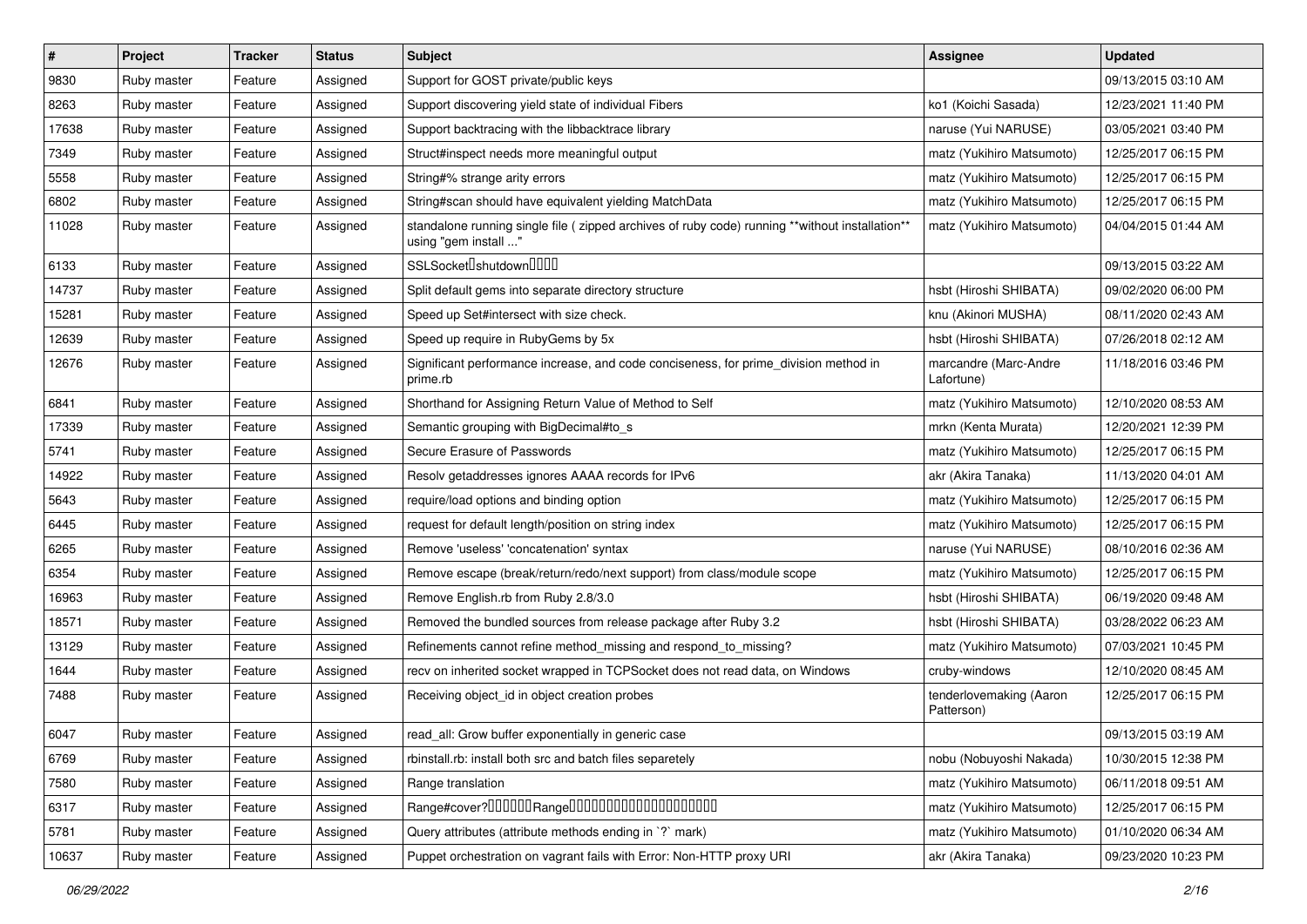| #     | Project     | <b>Tracker</b> | <b>Status</b> | Subject                                                                            | Assignee                   | <b>Updated</b>      |
|-------|-------------|----------------|---------------|------------------------------------------------------------------------------------|----------------------------|---------------------|
| 14397 | Ruby master | Feature        | Assigned      | public, protected and private should return their arguments instead of self        | matz (Yukihiro Matsumoto)  | 12/10/2018 07:08 AM |
| 8164  | Ruby master | Feature        | Assigned      | Public/Private                                                                     | matz (Yukihiro Matsumoto)  | 12/10/2020 08:50 AM |
| 4824  | Ruby master | Feature        | Assigned      | Provide method Kernel#executed?                                                    | matz (Yukihiro Matsumoto)  | 03/05/2018 04:57 AM |
| 6648  | Ruby master | Feature        | Assigned      | Provide a standard API for retrieving all command-line flags passed to Ruby        | matz (Yukihiro Matsumoto)  | 12/25/2017 06:15 PM |
| 8271  | Ruby master | Feature        | Assigned      | Proposal for moving to a more visible, formal process for feature requests         | matz (Yukihiro Matsumoto)  | 12/23/2021 11:40 PM |
| 16461 | Ruby master | Feature        | Assigned      | Proc#using                                                                         | matz (Yukihiro Matsumoto)  | 12/10/2020 09:10 AM |
| 6012  | Ruby master | Feature        | Assigned      | Proc#source_location also return the column                                        | nobu (Nobuyoshi Nakada)    | 02/12/2019 07:49 AM |
| 5007  | Ruby master | Feature        | Assigned      | Proc#call_under: Unifying instance_eval and instance_exec                          | matz (Yukihiro Matsumoto)  | 04/19/2018 07:57 AM |
| 12354 | Ruby master | Feature        | Assigned      | PKey::EC Can't output public key pem when private key exists                       | rhenium (Kazuki Yamaguchi) | 07/24/2019 10:57 PM |
| 7412  | Ruby master | Feature        | Assigned      | Pathname#relative_path_from does not support mixed directory separators on windows | akr (Akira Tanaka)         | 01/05/2018 09:00 PM |
| 15239 | Ruby master | Feature        | Assigned      | [patch] test-spec win32ole                                                         | suke (Masaki Suketa)       | 12/29/2019 01:04 PM |
| 2294  | Ruby master | Feature        | Assigned      | [PATCH] ruby_bind_stack() to embed Ruby in coroutine                               | ko1 (Koichi Sasada)        | 01/05/2018 09:00 PM |
| 10459 | Ruby master | Feature        | Assigned      | [PATCH] rfc3339 method for Time                                                    | akr (Akira Tanaka)         | 05/21/2015 08:14 AM |
| 8460  | Ruby master | Feature        | Assigned      | PATCH: optparse: add keep_unknown option                                           | nobu (Nobuyoshi Nakada)    | 05/27/2021 10:07 PM |
| 13721 | Ruby master | Feature        | Assigned      | [PATCH] net/imap: dedupe attr keys in Net::IMAP::FetchData                         | normalperson (Eric Wong)   | 07/27/2017 09:51 AM |
| 13221 | Ruby master | Feature        | Assigned      | [PATCH] gems/bundled_gems: add "curses" RubyGem                                    | naruse (Yui NARUSE)        | 09/25/2017 06:32 PM |
| 14901 | Ruby master | Feature        | Assigned      | [PATCH] do not block SIGCHLD in normal Ruby Threads                                | normalperson (Eric Wong)   | 07/19/2021 05:23 AM |
| 4464  | Ruby master | Feature        | Assigned      | [PATCH] add Fcntl::Flock object for easier use of POSIX file locks                 | kosaki (Motohiro KOSAKI)   | 12/25/2017 06:14 PM |
| 10782 | Ruby master | Feature        | Assigned      | Patch: Add constants for BigDecimal for ZERO, ONE, TEN                             | mrkn (Kenta Murata)        | 05/21/2015 08:13 AM |
| 11816 | Ruby master | Feature        | Assigned      | Partial safe navigation operator                                                   | matz (Yukihiro Matsumoto)  | 04/14/2020 08:02 AM |
| 17291 | Ruby master | Feature        | Assigned      | Optimize __send__ call                                                             | matz (Yukihiro Matsumoto)  | 01/12/2021 05:47 AM |
| 11322 | Ruby master | Feature        | Assigned      | OpenUri: RuntimeError: HTTP redirection loop                                       | akr (Akira Tanaka)         | 11/13/2020 03:52 AM |
| 8126  | Ruby master | Feature        | Assigned      | OpenSSL::SSL::SSLSocket does not define #recv and #send messages                   | rhenium (Kazuki Yamaguchi) | 08/08/2019 11:05 PM |
| 4521  | Ruby master | Feature        | Assigned      | NoMethodError#message may take very long to execute                                | matz (Yukihiro Matsumoto)  | 12/25/2017 06:14 PM |
| 7321  | Ruby master | Feature        | Assigned      | Newton.#nsolve 00 2 00000000000                                                    | mrkn (Kenta Murata)        | 12/25/2017 06:15 PM |
| 6293  | Ruby master | Feature        | Assigned      | new queue / blocking queues                                                        | matz (Yukihiro Matsumoto)  | 12/25/2017 06:15 PM |
| 5749  | Ruby master | Feature        | Assigned      | new method String#match_all needed                                                 | matz (Yukihiro Matsumoto)  | 12/25/2017 06:15 PM |
| 5389  | Ruby master | Feature        | Assigned      | New method Enumerator#iterate                                                      | matz (Yukihiro Matsumoto)  | 12/25/2017 06:15 PM |
| 6596  | Ruby master | Feature        | Assigned      | New method `Array#indexes`                                                         | matz (Yukihiro Matsumoto)  | 07/29/2020 01:41 AM |
| 4247  | Ruby master | Feature        | Assigned      | New features for Array#sample, Array#choice                                        | mame (Yusuke Endoh)        | 12/25/2017 06:14 PM |
| 5764  | Ruby master | Feature        | Assigned      | Net::HTTP should assume HTTP/0.9 on unexpected responses                           | naruse (Yui NARUSE)        | 07/15/2019 05:06 PM |
| 9020  | Ruby master | Feature        | Assigned      | Net::HTTPResponse predicate/query methods                                          | naruse (Yui NARUSE)        | 12/25/2017 06:15 PM |
| 5445  | Ruby master | Feature        | Assigned      | Need RUBYOPT -r before ARGV -r                                                     | matz (Yukihiro Matsumoto)  | 12/25/2017 06:15 PM |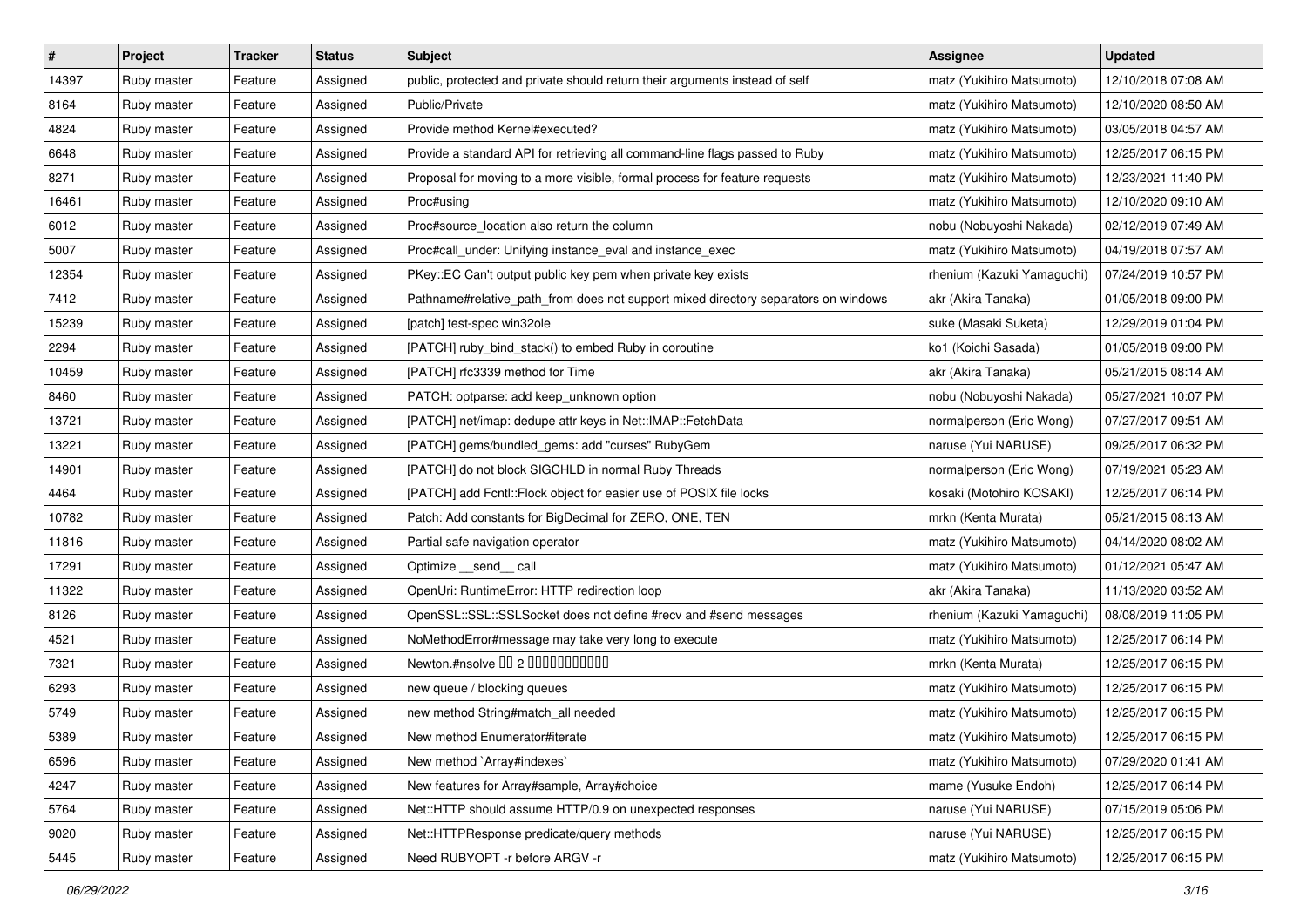| #     | Project     | <b>Tracker</b> | <b>Status</b> | Subject                                                                                                          | <b>Assignee</b>                   | <b>Updated</b>      |
|-------|-------------|----------------|---------------|------------------------------------------------------------------------------------------------------------------|-----------------------------------|---------------------|
| 10129 | Ruby master | Feature        | Assigned      | More descriptive error message for failed net/http requests                                                      | akr (Akira Tanaka)                | 01/05/2018 09:01 PM |
| 6810  | Ruby master | Feature        | Assigned      | module A::B; end` is not equivalent to `module A; module B; end; end` with respect to<br>constant lookup (scope) | matz (Yukihiro Matsumoto)         | 12/10/2020 09:22 AM |
| 4924  | Ruby master | Feature        | Assigned      | mkmf have_header fails with C++ headers                                                                          | nobu (Nobuyoshi Nakada)           | 12/25/2017 06:15 PM |
| 9768  | Ruby master | Feature        | Assigned      | Method that is visible only within a certain module/class                                                        | matz (Yukihiro Matsumoto)         | 04/25/2014 06:43 AM |
| 7503  | Ruby master | Feature        | Assigned      | make timeout.rb async-interrupt safe by default                                                                  | matz (Yukihiro Matsumoto)         | 12/25/2017 06:15 PM |
| 15878 | Ruby master | Feature        | Assigned      | Make exit faster by not running GC                                                                               | ko1 (Koichi Sasada)               | 07/29/2019 07:48 AM |
| 6413  | Ruby master | Feature        | Assigned      | Make Dir.entries default to Dir.entries(Dir.pwd)                                                                 | matz (Yukihiro Matsumoto)         | 12/25/2017 06:15 PM |
| 17593 | Ruby master | Feature        | Assigned      | load_iseq_eval should override the ISeq path                                                                     | ko1 (Koichi Sasada)               | 02/16/2021 08:27 AM |
| 5456  | Ruby master | Feature        | Assigned      | kernel#syscall() should be removed.                                                                              | matz (Yukihiro Matsumoto)         | 12/10/2020 08:46 AM |
| 15371 | Ruby master | Feature        | Assigned      | <b>IRB with ARGV</b>                                                                                             | aycabta (aycabta.)                | 02/14/2020 11:35 AM |
| 18459 | Ruby master | Feature        | Assigned      | IRB autocomplete dropdown colour options                                                                         | aycabta (aycabta .)               | 01/05/2022 02:15 AM |
| 11527 | Ruby master | Feature        | Assigned      | IPAddr#mask_addr isn't a method                                                                                  | knu (Akinori MUSHA)               | 11/07/2018 04:12 PM |
| 8047  | Ruby master | Feature        | Assigned      | IPAddr makes host address with netmask                                                                           | knu (Akinori MUSHA)               | 01/05/2018 09:00 PM |
| 13610 | Ruby master | Feature        | Assigned      | IPAddr doesn't provide helpful methods to get the subnet or IP address                                           | knu (Akinori MUSHA)               | 10/20/2017 01:13 AM |
| 5654  | Ruby master | Feature        | Assigned      | Introduce global lock to avoid concurrent require                                                                | nahi (Hiroshi Nakamura)           | 12/25/2017 06:15 PM |
| 6594  | Ruby master | Feature        | Assigned      | Integrated Functor                                                                                               | matz (Yukihiro Matsumoto)         | 12/10/2020 08:53 AM |
| 5310  | Ruby master | Feature        | Assigned      | Integral objects                                                                                                 | mrkn (Kenta Murata)               | 12/25/2017 06:15 PM |
| 4831  | Ruby master | Feature        | Assigned      | Integer#prime factors                                                                                            | yugui (Yuki Sonoda)               | 01/23/2018 08:09 AM |
| 7644  | Ruby master | Feature        | Assigned      | In refinements, change "using" keyword to a less generic word.                                                   | matz (Yukihiro Matsumoto)         | 12/10/2020 08:49 AM |
| 15628 | Ruby master | Feature        | Assigned      | init_inetsock_internal should fallback to IPv4 if IPv6 is unreachable                                            | Glass_saga (Masaki<br>Matsushita) | 09/25/2020 05:42 AM |
| 13516 | Ruby master | Feature        | Assigned      | Improve the text of the circular require warning                                                                 | nobu (Nobuyoshi Nakada)           | 08/31/2017 05:49 AM |
| 17111 | Ruby master | Feature        | Assigned      | Improve performance of Net::HTTPHeader#set form by 40%                                                           | naruse (Yui NARUSE)               | 08/10/2020 05:36 AM |
| 7148  | Ruby master | Feature        | Assigned      | Improved Tempfile w/o DelegateClass                                                                              | Glass_saga (Masaki<br>Matsushita) | 03/27/2019 09:51 AM |
| 8536  | Ruby master | Feature        | Assigned      | Implement is_numeric? family of methods                                                                          | matz (Yukihiro Matsumoto)         | 12/25/2017 06:15 PM |
| 5064  | Ruby master | Feature        | Assigned      | HTTP user-agent class                                                                                            | matz (Yukihiro Matsumoto)         | 12/25/2017 06:15 PM |
| 13508 | Ruby master | Feature        | Assigned      | How remove/refactor code related mathn library.                                                                  | hsbt (Hiroshi SHIBATA)            | 12/25/2017 06:15 PM |
| 6277  | Ruby master | Feature        | Assigned      | Hash#convert_key                                                                                                 | matz (Yukihiro Matsumoto)         | 12/25/2017 06:15 PM |
| 7532  | Ruby master | Feature        | Assigned      | Hardcoded compiler location                                                                                      | nobu (Nobuyoshi Nakada)           | 12/25/2017 06:15 PM |
| 12497 | Ruby master | Feature        | Assigned      | GMP version of divmod may be slower                                                                              | akr (Akira Tanaka)                | 08/10/2016 03:11 AM |
| 13847 | Ruby master | Feature        | Assigned      | Gem activated problem for default gems                                                                           |                                   | 12/10/2020 08:53 AM |
| 13388 | Ruby master | Feature        | Assigned      | gc.c: Add GC.get_parameters and .set_parameters                                                                  | ko1 (Koichi Sasada)               | 03/30/2017 10:52 AM |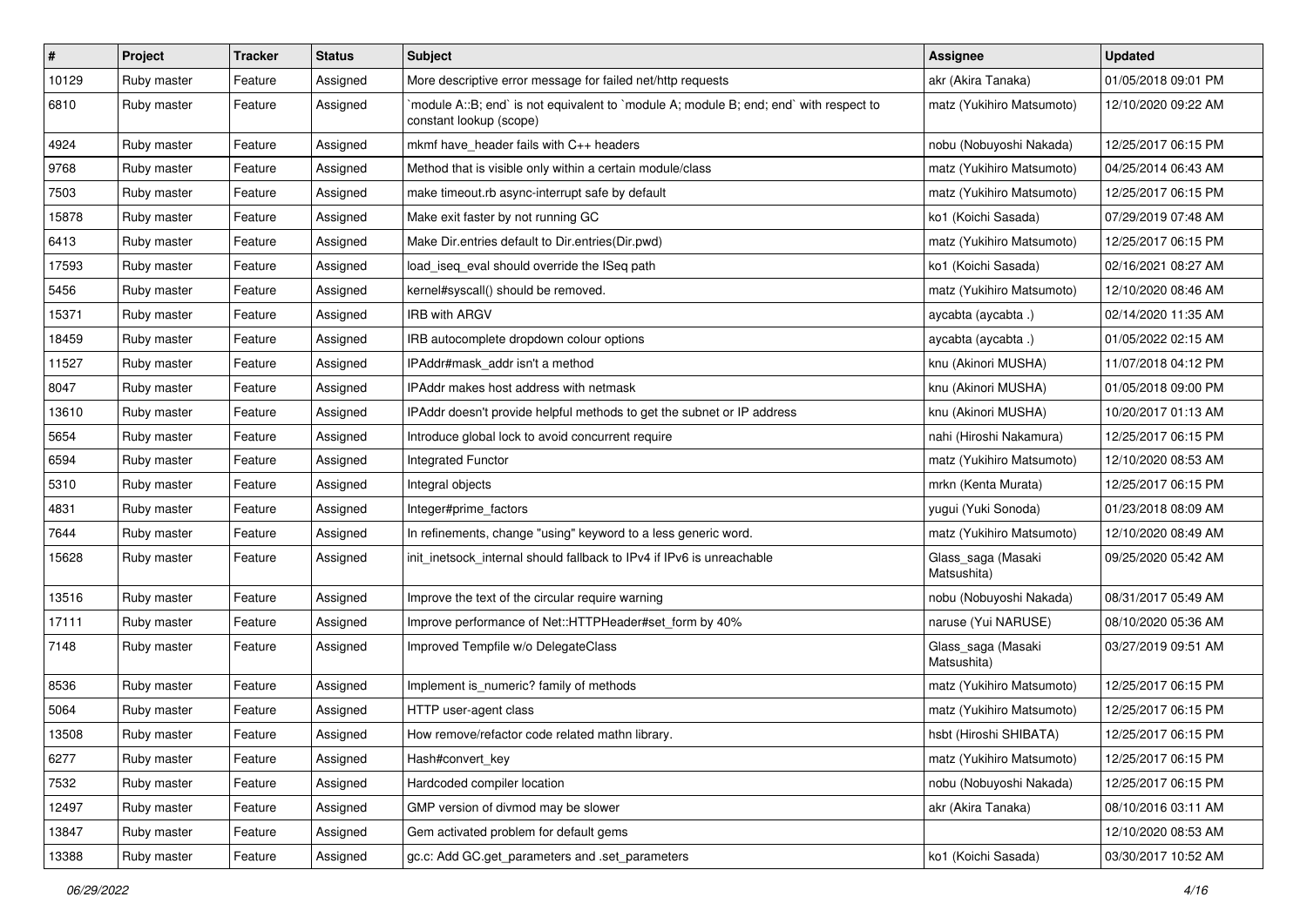| #     | Project     | <b>Tracker</b> | <b>Status</b> | Subject                                                                                    | Assignee                              | <b>Updated</b>      |
|-------|-------------|----------------|---------------|--------------------------------------------------------------------------------------------|---------------------------------------|---------------------|
| 8948  | Ruby master | Feature        | Assigned      | Frozen regex                                                                               | matz (Yukihiro Matsumoto)             | 12/20/2020 07:15 PM |
| 18450 | Ruby master | Feature        | Assigned      | Force break in prettyprint                                                                 | akr (Akira Tanaka)                    | 12/29/2021 02:02 PM |
| 8295  | Ruby master | Feature        | Assigned      | Float I Rational 0000000000000 BigDecimal 0000000                                          | mrkn (Kenta Murata)                   | 12/25/2017 06:15 PM |
| 6337  | Ruby master | Feature        | Assigned      | FileUtils#sync                                                                             | matz (Yukihiro Matsumoto)             | 12/25/2017 06:15 PM |
| 6671  | Ruby master | Feature        | Assigned      | File.split_all and File.split_root                                                         | matz (Yukihiro Matsumoto)             | 12/25/2017 06:15 PM |
| 6811  | Ruby master | Feature        | Assigned      | File, Dir and FileUtils should have bang-versions of singleton methods that fails silently | matz (Yukihiro Matsumoto)             | 12/25/2017 06:15 PM |
| 7518  | Ruby master | Feature        | Assigned      | Fiddle::Pointer#to_str and Fiddle::Pointer#to_int should be removed                        | tenderlovemaking (Aaron<br>Patterson) | 08/15/2013 04:56 AM |
| 17296 | Ruby master | Feature        | Assigned      | Feature: Pathname#chmod use FileUtils.chmod instead of File                                | akr (Akira Tanaka)                    | 08/30/2021 06:51 AM |
| 6376  | Ruby master | Feature        | Assigned      | Feature lookup and checking if feature is loaded                                           | matz (Yukihiro Matsumoto)             | 12/25/2017 06:15 PM |
| 17297 | Ruby master | Feature        | Assigned      | Feature: Introduce Pathname.mktmpdir                                                       | akr (Akira Tanaka)                    | 08/30/2021 06:51 AM |
| 17295 | Ruby master | Feature        | Assigned      | Feature: Create a directory and file with Pathname#touch                                   | akr (Akira Tanaka)                    | 09/28/2021 01:20 AM |
| 17294 | Ruby master | Feature        | Assigned      | Feature: Allow method chaining with Pathname#mkpath Pathname#rmtree                        | akr (Akira Tanaka)                    | 08/30/2021 06:52 AM |
| 10038 | Ruby master | Feature        | Assigned      | Extend ObjectSpace.dump to expose buffer addresses for String and Array                    | tmm1 (Aman Karmani)                   | 01/05/2018 09:01 PM |
| 7121  | Ruby master | Feature        | Assigned      | Extending the use of `require'                                                             | matz (Yukihiro Matsumoto)             | 12/25/2017 06:15 PM |
| 13604 | Ruby master | Feature        | Assigned      | Exposing alternative interface of readline                                                 | aycabta (aycabta .)                   | 01/20/2020 05:34 AM |
| 11955 | Ruby master | Feature        | Assigned      | Expose Object that Receives logs in Logger                                                 | sonots (Naotoshi Seo)                 | 11/09/2017 11:35 AM |
| 12543 | Ruby master | Feature        | Assigned      | explicit tail call syntax: foo() then return                                               | matz (Yukihiro Matsumoto)             | 04/18/2021 03:02 PM |
| 12656 | Ruby master | Feature        | Assigned      | Expand short paths with File.expand path                                                   | cruby-windows                         | 01/31/2018 02:31 PM |
| 8083  | Ruby master | Feature        | Assigned      | Exit status is limited to one-byte values which is invalid for Windows                     | cruby-windows                         | 03/14/2013 08:26 PM |
| 7394  | Ruby master | Feature        | Assigned      | Enumerable#find ifnone parameter could be non-callable                                     | nobu (Nobuyoshi Nakada)               | 02/10/2021 09:32 AM |
| 3608  | Ruby master | Feature        | Assigned      | Enhancing Pathname#each_child to be lazy                                                   | akr (Akira Tanaka)                    | 12/25/2017 06:14 PM |
| 6308  | Ruby master | Feature        | Assigned      | Eliminate delegation from WeakRef                                                          | matz (Yukihiro Matsumoto)             | 12/23/2021 11:40 PM |
| 3731  | Ruby master | Feature        | Assigned      | Easier Embedding API for Ruby                                                              | ko1 (Koichi Sasada)                   | 12/25/2017 06:14 PM |
| 15939 | Ruby master | Feature        | Assigned      | Dump symbols reference to their fstr in ObjectSpace.dump()                                 | ko1 (Koichi Sasada)                   | 08/08/2019 09:38 PM |
| 14412 | Ruby master | Feature        | Assigned      | DRb UNIX on local machine: add support for getpeereid()                                    | seki (Masatoshi Seki)                 | 01/28/2018 12:51 PM |
| 12020 | Ruby master | Feature        | Assigned      | Documenting Ruby memory model                                                              | ko1 (Koichi Sasada)                   | 12/23/2021 11:40 PM |
| 9235  | Ruby master | Feature        | Assigned      | Documentation for commercial support                                                       | zzak (Zachary Scott)                  | 08/10/2019 02:55 PM |
| 15047 | Ruby master | Feature        | Assigned      | Documentation and more functions for Hash functions in C API                               |                                       | 03/20/2019 01:24 AM |
| 2324  | Ruby master | Feature        | Assigned      | Dir instance methods for relative path                                                     | nobu (Nobuyoshi Nakada)               | 12/25/2017 05:58 PM |
| 13577 | Ruby master | Feature        | Assigned      | Digest file accidentally receives File object but uses file path                           | nobu (Nobuyoshi Nakada)               | 05/20/2017 06:50 PM |
| 7739  | Ruby master | Feature        | Assigned      | Define Hash#  as Hash#reverse_merge in Rails                                               | matz (Yukihiro Matsumoto)             | 12/25/2017 06:15 PM |
| 4514  | Ruby master | Feature        | Assigned      | #deep_clone and #deep_dup for Objects                                                      | matz (Yukihiro Matsumoto)             | 12/25/2017 06:14 PM |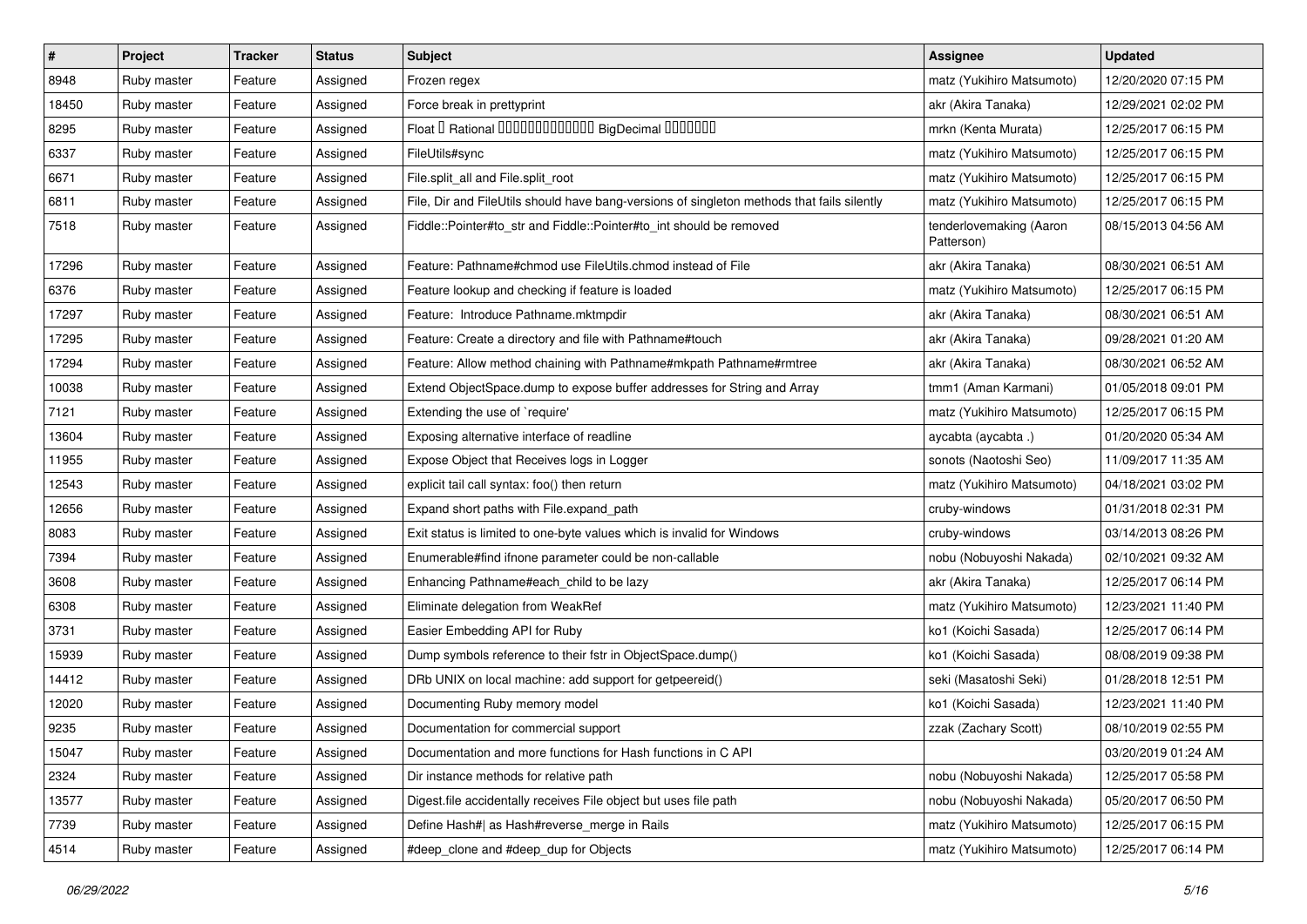| #     | Project     | <b>Tracker</b> | <b>Status</b> | Subject                                                                                  | <b>Assignee</b>                   | <b>Updated</b>      |
|-------|-------------|----------------|---------------|------------------------------------------------------------------------------------------|-----------------------------------|---------------------|
| 18773 | Ruby master | Feature        | Assigned      | deconstruct to receive a range                                                           | ktsj (Kazuki Tsujimoto)           | 06/24/2022 07:21 AM |
| 6590  | Ruby master | Feature        | Assigned      | Dealing with bigdecimal, etc gems in JRuby                                               | hsbt (Hiroshi SHIBATA)            | 05/15/2019 08:33 PM |
| 5129  | Ruby master | Feature        | Assigned      | Create a core class "FileArray" and make "ARGF" its instance                             | matz (Yukihiro Matsumoto)         | 01/23/2018 02:02 PM |
| 12848 | Ruby master | Feature        | Assigned      | Crazy idea: Allow regex definition for methods (Do not take it seriously please)         |                                   | 10/18/2016 12:17 AM |
| 8850  | Ruby master | Feature        | Assigned      | Convert Rational to decimal string                                                       | matz (Yukihiro Matsumoto)         | 12/25/2017 06:15 PM |
| 7314  | Ruby master | Feature        | Assigned      | Convert Proc to Lambda doesn't work in MRI                                               | matz (Yukihiro Matsumoto)         | 05/21/2016 09:15 AM |
| 6695  | Ruby master | Feature        | Assigned      | Configuration for Thread/Fiber creation                                                  | ko1 (Koichi Sasada)               | 12/25/2017 06:15 PM |
| 7086  | Ruby master | Feature        | Assigned      | ConditionVariable#wait has meaningless return value                                      | kosaki (Motohiro KOSAKI)          | 12/25/2017 06:15 PM |
| 7087  | Ruby master | Feature        | Assigned      | ::ConditionVariable#wait does not work with Monitor because Monitor#sleep does not exist | matz (Yukihiro Matsumoto)         | 12/25/2017 06:15 PM |
| 6611  | Ruby master | Feature        | Assigned      | Comments requested on implementation of set_parse_func                                   | matz (Yukihiro Matsumoto)         | 12/25/2017 06:15 PM |
| 8839  | Ruby master | Feature        | Assigned      | Class and module should return the class or module that was opened                       | matz (Yukihiro Matsumoto)         | 12/28/2015 08:36 AM |
| 13534 | Ruby master | Feature        | Assigned      | Checking installation results of default gems                                            | hsbt (Hiroshi SHIBATA)            | 07/26/2018 02:16 AM |
| 13252 | Ruby master | Feature        | Assigned      | C API for creating strings without copying                                               | ko1 (Koichi Sasada)               | 04/17/2017 07:22 AM |
| 12813 | Ruby master | Feature        | Assigned      | Calling chunk_while, slice_after, slice_before, slice_when with no block                 | matz (Yukihiro Matsumoto)         | 12/06/2016 12:58 PM |
| 6857  | Ruby master | Feature        | Assigned      | bigdecimal/math BigMath.E/BigMath.exp R. P. Feynman inspired optimization                | mrkn (Kenta Murata)               | 12/25/2017 06:15 PM |
| 4539  | Ruby master | Feature        | Assigned      | Array#zip_with                                                                           | matz (Yukihiro Matsumoto)         | 11/28/2019 08:23 AM |
| 5133  | Ruby master | Feature        | Assigned      | Array#unzip as an alias of Array#transpose                                               | mrkn (Kenta Murata)               | 12/25/2017 06:15 PM |
| 9023  | Ruby master | Feature        | Assigned      | Array#tail                                                                               | matz (Yukihiro Matsumoto)         | 12/23/2021 11:40 PM |
| 16350 | Ruby master | Feature        | Assigned      | ArithmeticSequence#member? can result in infinite loop                                   | mrkn (Kenta Murata)               | 05/29/2020 10:26 PM |
| 7132  | Ruby master | Feature        | Assigned      | Alternation between named / ordered method arguments and aliases for method arguments.   | matz (Yukihiro Matsumoto)         | 12/25/2017 06:15 PM |
| 8959  | Ruby master | Feature        | Assigned      | Allow top level prepend                                                                  | nobu (Nobuyoshi Nakada)           | 10/16/2013 03:22 AM |
| 5434  | Ruby master | Feature        | Assigned      | Allow per-class whitelisting of methods safe to expose through DRb                       | seki (Masatoshi Seki)             | 12/25/2017 06:15 PM |
| 18408 | Ruby master | Feature        | Assigned      | Allow pattern match to set instance variables                                            | ktsj (Kazuki Tsujimoto)           | 01/26/2022 07:07 PM |
| 12281 | Ruby master | Feature        | Assigned      | Allow lexically scoped use of refinements with `using {}` block syntax                   | shugo (Shugo Maeda)               | 06/13/2016 07:44 AM |
| 2631  | Ruby master | Feature        | Assigned      | Allow IO#reopen to take a block                                                          | Glass_saga (Masaki<br>Matsushita) | 05/24/2018 01:22 PM |
| 8678  | Ruby master | Feature        | Assigned      | Allow invalid string to work with regexp                                                 | matz (Yukihiro Matsumoto)         | 01/05/2018 09:00 PM |
| 5617  | Ruby master | Feature        | Assigned      | Allow install RubyGems into dediceted directory                                          | hsbt (Hiroshi SHIBATA)            | 05/16/2018 09:15 AM |
| 7436  | Ruby master | Feature        | Assigned      | Allow for a "granularity" flag for backtrace_locations                                   | matz (Yukihiro Matsumoto)         | 12/25/2017 06:15 PM |
| 13821 | Ruby master | Feature        | Assigned      | Allow fibers to be resumed across threads                                                | ko1 (Koichi Sasada)               | 02/15/2019 10:09 AM |
| 6452  | Ruby master | Feature        | Assigned      | Allow extend to override class methods                                                   | matz (Yukihiro Matsumoto)         | 12/10/2020 08:53 AM |
| 5582  | Ruby master | Feature        | Assigned      | Allow clone of singleton methods on a BasicObject                                        | matz (Yukihiro Matsumoto)         | 12/25/2017 06:15 PM |
| 8016  | Ruby master | Feature        | Assigned      | Alias FILE and LINE as methods                                                           | matz (Yukihiro Matsumoto)         | 12/25/2017 06:15 PM |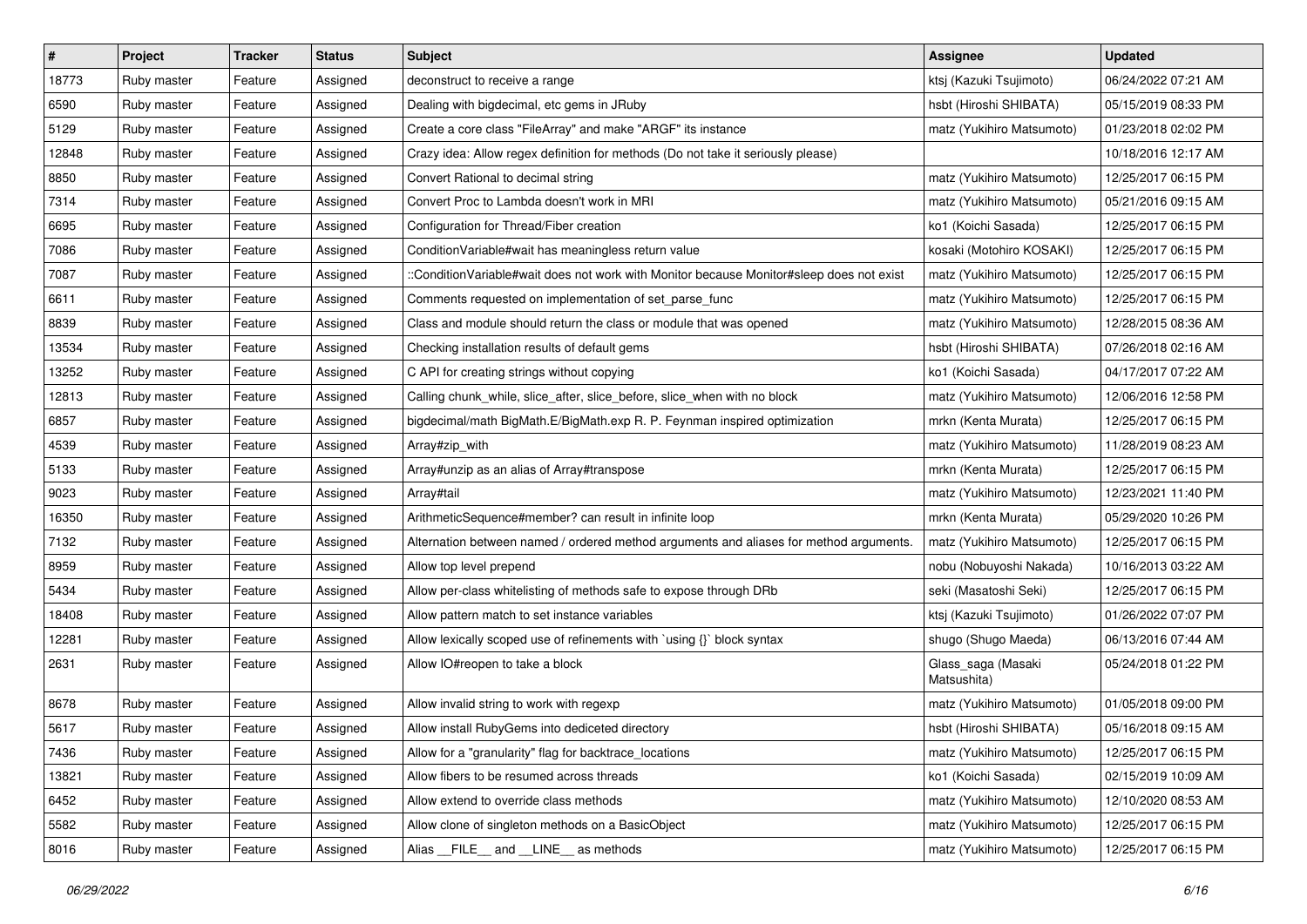| $\pmb{\#}$ | Project     | <b>Tracker</b> | <b>Status</b> | Subject                                                                                                 | <b>Assignee</b>            | <b>Updated</b>      |
|------------|-------------|----------------|---------------|---------------------------------------------------------------------------------------------------------|----------------------------|---------------------|
| 5945       | Ruby master | Feature        | Assigned      | Add the ability to mark a at_exit as process-local.                                                     | matz (Yukihiro Matsumoto)  | 10/10/2018 08:29 AM |
| 5461       | Ruby master | Feature        | Assigned      | Add pipelining to Net::HTTP                                                                             | naruse (Yui NARUSE)        | 12/25/2017 06:15 PM |
| 6842       | Ruby master | Feature        | Assigned      | Add Optional Arguments to String#strip                                                                  | matz (Yukihiro Matsumoto)  | 08/24/2016 05:50 AM |
| 8576       | Ruby master | Feature        | Assigned      | Add optimized method type for constant value methods                                                    | ko1 (Koichi Sasada)        | 12/25/2017 06:15 PM |
| 4818       | Ruby master | Feature        | Assigned      | Add method marshalable?                                                                                 | matz (Yukihiro Matsumoto)  | 12/25/2017 06:15 PM |
| 14476      | Ruby master | Feature        | Assigned      | Adding same_all? for checking whether all items in an Array are same                                    | mrkn (Kenta Murata)        | 08/28/2020 01:10 PM |
| 7362       | Ruby master | Feature        | Assigned      | Adding Pathname#start_with?                                                                             | akr (Akira Tanaka)         | 12/25/2017 06:15 PM |
| 10481      | Ruby master | Feature        | Assigned      | Add "if" and "unless" clauses to rescue statements                                                      | matz (Yukihiro Matsumoto)  | 01/18/2015 02:46 PM |
| 8960       | Ruby master | Feature        | Assigned      | Add Exception#backtrace_locations                                                                       | ko1 (Koichi Sasada)        | 11/25/2016 02:15 PM |
| 5970       | Ruby master | Feature        | Assigned      | Add Enumerable#join with same semantics as Array#join                                                   | matz (Yukihiro Matsumoto)  | 12/25/2017 06:15 PM |
| 16937      | Ruby master | Feature        | Assigned      | Add DNS over HTTP to Resolv                                                                             | akr (Akira Tanaka)         | 12/10/2020 09:15 AM |
| 14066      | Ruby master | Feature        | Assigned      | Add CAA DNS RR on Resolv                                                                                | akr (Akira Tanaka)         | 11/10/2017 06:50 AM |
| 16012      | Ruby master | Feature        | Assigned      | Add a (small) test-install suite?                                                                       | hsbt (Hiroshi SHIBATA)     | 07/30/2019 08:13 AM |
| 6309       | Ruby master | Feature        | Assigned      | Add a reference queue for weak references                                                               | matz (Yukihiro Matsumoto)  | 08/23/2020 09:07 PM |
| 6973       | Ruby master | Feature        | Assigned      | Add an #integral? method to Numeric to test for whole-number values                                     | mrkn (Kenta Murata)        | 12/25/2017 06:15 PM |
| 6682       | Ruby master | Feature        | Assigned      | Add a method to return an instance attached by a singleton class                                        | shyouhei (Shyouhei Urabe)  | 12/25/2017 06:15 PM |
| 8042       | Ruby master | Feature        | Assigned      | Add Addrinfo#socket to create a socket that is not connected or bound                                   | matz (Yukihiro Matsumoto)  | 12/25/2017 06:15 PM |
| 15166      | Ruby master | Feature        | Assigned      | 2.5 times faster implementation than current gcd implmentation                                          | watson1978 (Shizuo Fujita) | 04/26/2019 09:12 PM |
| 7964       | Ruby master | Bug            | Assigned      | Writing an ASCII-8BIT String to a StringIO created from a UTF-8 String                                  | nobu (Nobuyoshi Nakada)    | 01/05/2018 09:00 PM |
| 15550      | Ruby master | <b>Bug</b>     | Assigned      | Windows - gem bin files - can't run from bash shell                                                     | hsbt (Hiroshi SHIBATA)     | 03/20/2019 01:05 AM |
| 12040      | Ruby master | Bug            | Assigned      | [Win32] File.stat fails on a mounted volume                                                             | cruby-windows              | 02/01/2016 08:13 AM |
| 12725      | Ruby master | <b>Bug</b>     | Assigned      | Trying to use ./miniruby before it exists                                                               | nobu (Nobuyoshi Nakada)    | 04/28/2017 01:45 PM |
| 6351       | Ruby master | Bug            | Assigned      | transcode table generator does not support multi characters of Unicode                                  | duerst (Martin Dürst)      | 12/25/2017 06:15 PM |
| 7976       | Ruby master | Bug            | Assigned      | TracePoint call is at call point, not call site                                                         | ko1 (Koichi Sasada)        | 01/05/2018 09:00 PM |
| 17289      | Ruby master | Bug            | Assigned      | Time#strftime occurs Segmentation Fault on ruby-2.7.2p137                                               | shyouhei (Shyouhei Urabe)  | 11/05/2020 07:57 AM |
| 13269      | Ruby master | Bug            | Assigned      | test/readline/test_readline.rb and mingw                                                                | nobu (Nobuyoshi Nakada)    | 03/13/2017 08:56 AM |
| 14727      | Ruby master | Bug            | Assigned      | TestQueue#test_queue_with_trap always timeout on Windows10                                              | ko1 (Koichi Sasada)        | 05/01/2018 02:59 AM |
| 12445      | Ruby master | Bug            | Assigned      | Testing TestIO#test_open_fifo_does_not_block_other_threads results in deadlock on cygwin   cruby-cygwin |                            | 05/19/2022 08:20 AM |
| 14090      | Ruby master | <b>Bug</b>     | Assigned      | TestGc#test interrupt in finalizer` fails very rarely                                                   | ko1 (Koichi Sasada)        | 12/02/2021 07:24 PM |
| 12473      | Ruby master | Bug            | Assigned      | Test failure on fedora with TestTimeExtension#test_huge_precision                                       | nobu (Nobuyoshi Nakada)    | 04/28/2017 01:45 PM |
| 12442      | Ruby master | <b>Bug</b>     | Assigned      | TestArgf#test_textmode fails on cygwin                                                                  | cruby-cygwin               | 05/19/2022 08:20 AM |
| 4040       | Ruby master | <b>Bug</b>     | Assigned      | SystemStackError with Hash[*a] for Large a                                                              | ko1 (Koichi Sasada)        | 12/25/2017 06:14 PM |
| 16497      | Ruby master | Bug            | Assigned      | StringIO#internal_encoding is broken (more severely in 2.7)                                             | nobu (Nobuyoshi Nakada)    | 10/26/2021 04:31 PM |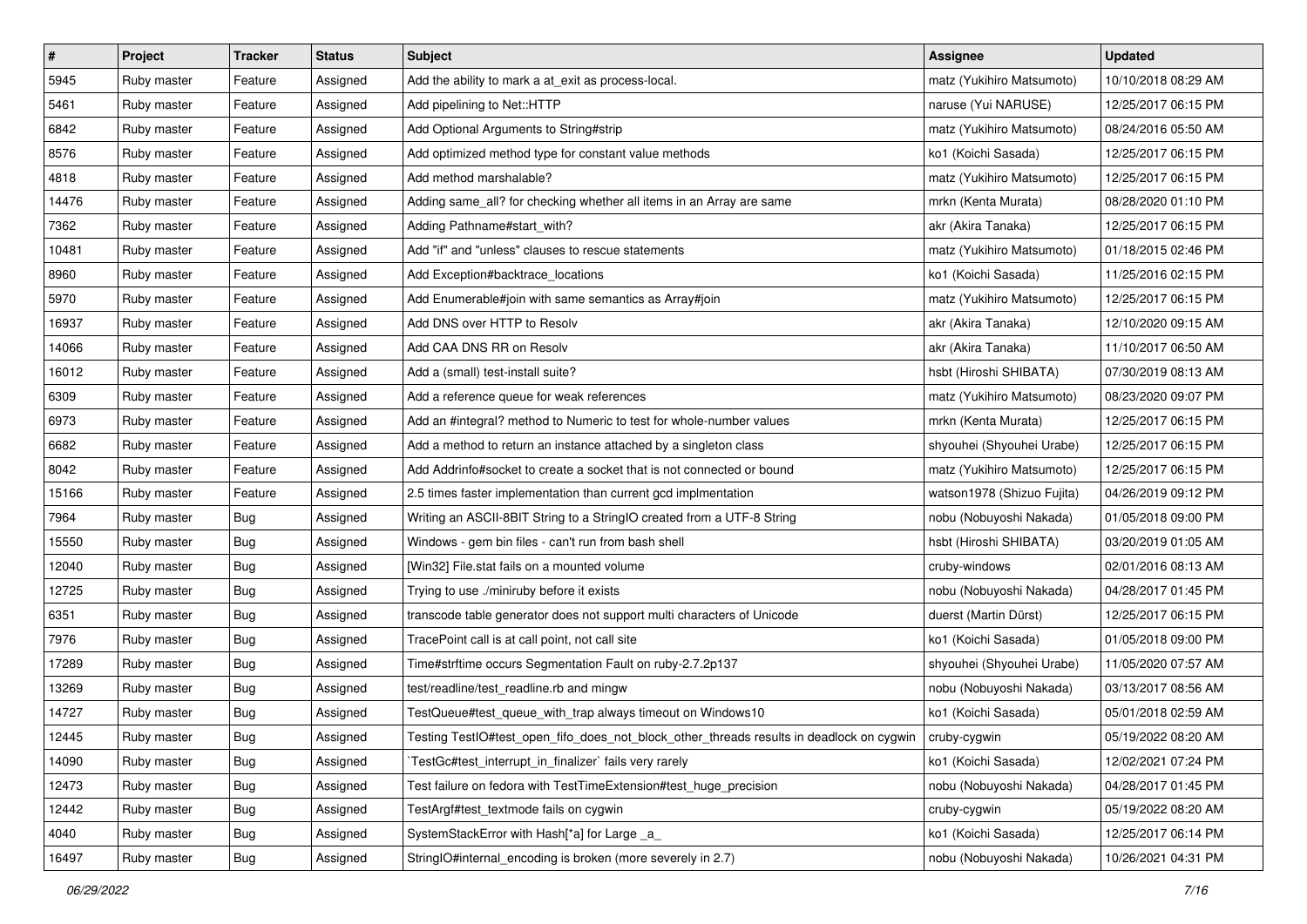| $\vert$ # | Project     | <b>Tracker</b> | <b>Status</b> | <b>Subject</b>                                                                                                                                                      | <b>Assignee</b>            | <b>Updated</b>      |
|-----------|-------------|----------------|---------------|---------------------------------------------------------------------------------------------------------------------------------------------------------------------|----------------------------|---------------------|
| 11526     | Ruby master | Bug            | Assigned      | Streaming HTTP requests are not idempotent and should not be retried                                                                                                | naruse (Yui NARUSE)        | 07/01/2019 09:16 PM |
| 14679     | Ruby master | Bug            | Assigned      | StdLib gems should properly specify their dependencies                                                                                                              | hsbt (Hiroshi SHIBATA)     | 04/11/2018 01:14 PM |
| 17196     | Ruby master | Bug            | Assigned      | Segmentation Fault with Socket#close in Ractors                                                                                                                     | ko1 (Koichi Sasada)        | 03/20/2022 01:52 PM |
| 18142     | Ruby master | Bug            | Assigned      | Segmentation fault with Ruby 3.0.2                                                                                                                                  | k0kubun (Takashi Kokubun)  | 09/02/2021 07:43 AM |
| 12444     | Ruby master | Bug            | Assigned      | Segmentation fault when running TestException#test_machine_stackoverflow on cygwin                                                                                  | cruby-cygwin               | 05/19/2022 08:20 AM |
| 5334      | Ruby master | Bug            | Assigned      | Segmentation fault in InternetExplorer IServiceProvider interface                                                                                                   | suke (Masaki Suketa)       | 12/30/2019 03:00 AM |
| 18034     | Ruby master | Bug            | Assigned      | Segmentation fault fiddle with `--enable-bundled-libffi` and macOS                                                                                                  | kou (Kouhei Sutou)         | 11/30/2021 07:39 AM |
| 5317      | Ruby master | Bug            | Assigned      |                                                                                                                                                                     | nobu (Nobuyoshi Nakada)    | 01/05/2018 09:00 PM |
| 18464     | Ruby master | Bug            | Assigned      | RUBY_INTERNAL_EVENT_NEWOBJ tracepoint causes an interpreter crash when<br>combined with Ractors                                                                     | ko1 (Koichi Sasada)        | 06/08/2022 08:25 AM |
| 11269     | Ruby master | Bug            | Assigned      | ruby init setproctitle() should be called before require libraries()                                                                                                | kosaki (Motohiro KOSAKI)   | 06/17/2015 03:01 AM |
| 18337     | Ruby master | Bug            | Assigned      | Ruby allows zero-width characters in identifiers                                                                                                                    | duerst (Martin Dürst)      | 11/24/2021 09:13 AM |
| 17478     | Ruby master | Bug            | Assigned      | Ruby3.0 is slower than Ruby2.7.2 when parsing a large CSV file                                                                                                      | kou (Kouhei Sutou)         | 11/24/2021 05:12 AM |
| 13864     | Ruby master | Bug            | Assigned      | Rinda multicast test failures due to missing default route                                                                                                          | seki (Masatoshi Seki)      | 08/17/2021 07:16 AM |
| 13513     | Ruby master | Bug            | Assigned      | Resolv::DNS::Message.decode hangs after detecting truncation in UDP messages                                                                                        | akr (Akira Tanaka)         | 03/08/2021 11:35 PM |
| 18355     | Ruby master | Bug            | Assigned      | require("pathname") within rack application chnages behaviors of Pathname methods, such<br>as absolute?(), when there are two versions of 'pathname' gem installed. | hsbt (Hiroshi SHIBATA)     | 11/30/2021 08:01 AM |
| 16776     | Ruby master | Bug            | Assigned      | Regression in coverage library                                                                                                                                      | ko1 (Koichi Sasada)        | 11/24/2021 07:26 AM |
| 13671     | Ruby master | Bug            | Assigned      | Regexp with lookbehind and case-insensitivity raises RegexpError only on strings with<br>certain characters                                                         | duerst (Martin Dürst)      | 11/30/2021 04:42 AM |
| 11704     | Ruby master | Bug            | Assigned      | Refinements only get "used" once in loop                                                                                                                            | matz (Yukihiro Matsumoto)  | 04/14/2016 02:45 AM |
| 7859      | Ruby master | Bug            | Assigned      | Readline: Incorrect arrow key behavior in vi editing mode insert mode with Readline 6.2                                                                             | kouji (Kouji Takao)        | 12/25/2017 06:15 PM |
| 17826     | Ruby master | Bug            | Assigned      | Ractor#take hangs if used in multiple Threads                                                                                                                       | ko1 (Koichi Sasada)        | 12/15/2021 01:30 PM |
| 17678     | Ruby master | Bug            | Assigned      | Ractors do not restart after fork                                                                                                                                   | ko1 (Koichi Sasada)        | 03/09/2021 12:42 AM |
| 17998     | Ruby master | Bug            | Assigned      | ractor: process hanging (with ractors initialized, but not being used)                                                                                              | ko1 (Koichi Sasada)        | 12/02/2021 08:17 PM |
| 17679     | Ruby master | Bug            | Assigned      | Ractor incoming channel can consume unlimited resources                                                                                                             | ko1 (Koichi Sasada)        | 03/26/2021 09:16 AM |
| 18024     | Ruby master | Bug            | Assigned      | Ractor crashes when connections are closed in multiple Ractors                                                                                                      | ko1 (Koichi Sasada)        | 12/14/2021 04:41 PM |
| 17677     | Ruby master | Bug            | Assigned      | Ractor crashes fork when blocking                                                                                                                                   | ko1 (Koichi Sasada)        | 03/09/2021 12:42 AM |
| 7968      | Ruby master | Bug            | Assigned      | Poor UDPSocket#send performance in ruby 2.0.0 on windows                                                                                                            | cruby-windows              | 10/23/2017 12:23 AM |
| 18572     | Ruby master | <b>Bug</b>     | Assigned      | Performance regression when invoking refined methods                                                                                                                | ko1 (Koichi Sasada)        | 02/10/2022 12:48 AM |
| 12582     | Ruby master | <b>Bug</b>     | Assigned      | OpenSSL Authenticated Encryption should check for tag length                                                                                                        | rhenium (Kazuki Yamaguchi) | 04/28/2017 01:45 PM |
| 12506     | Ruby master | Bug            | Assigned      | On cygwin, Feature #5994 does not work                                                                                                                              | cruby-cygwin               | 05/19/2022 08:20 AM |
| 12436     | Ruby master | Bug            | Assigned      | newline argument of File.open seems not respected on Windows                                                                                                        | nobu (Nobuyoshi Nakada)    | 10/25/2021 09:07 AM |
| 17578     | Ruby master | Bug            | Assigned      | mkmf experimental C++ Support                                                                                                                                       | nobu (Nobuyoshi Nakada)    | 01/27/2021 03:51 AM |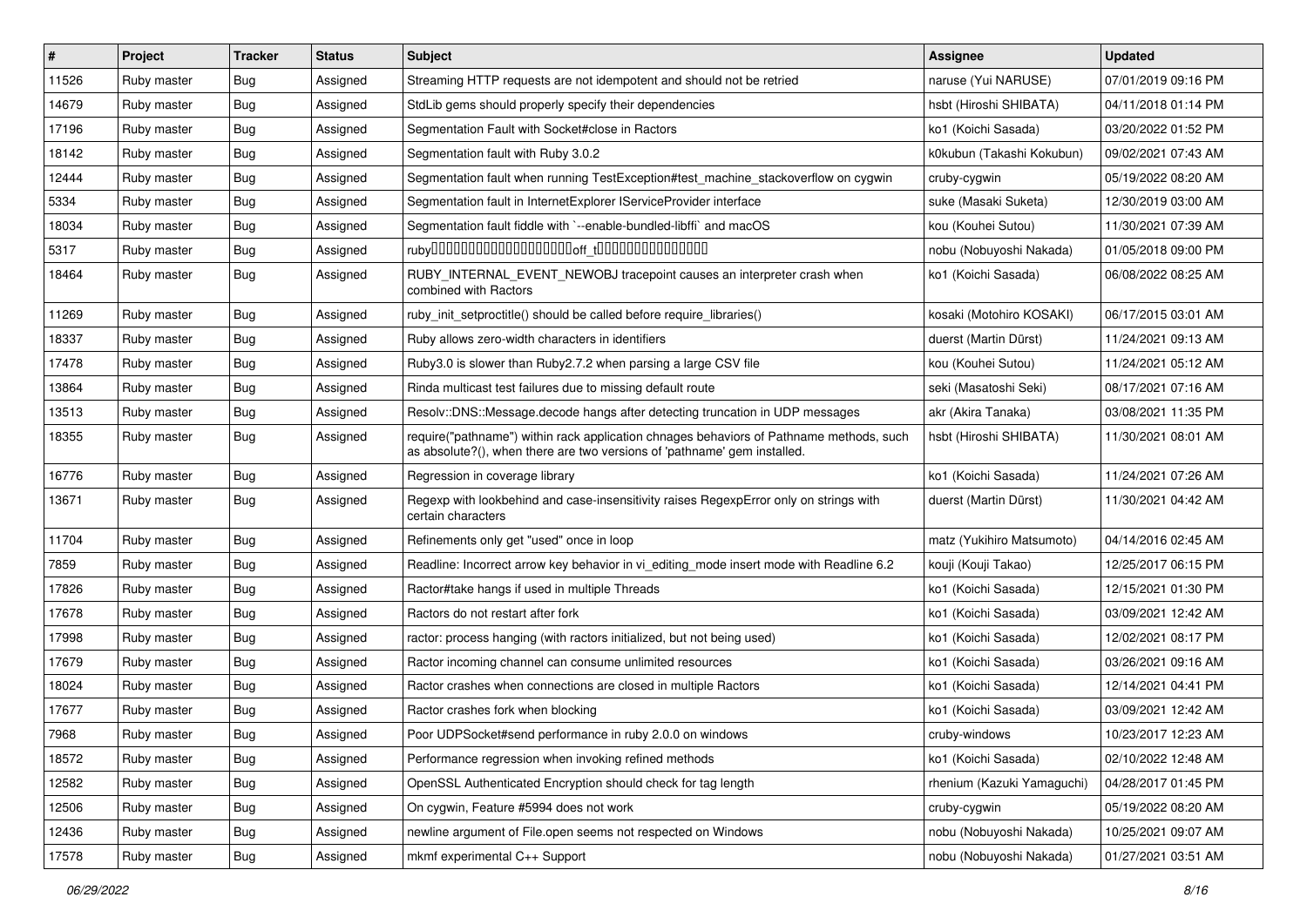| $\sharp$ | Project     | <b>Tracker</b> | <b>Status</b> | Subject                                                                                                                   | <b>Assignee</b>            | <b>Updated</b>      |
|----------|-------------|----------------|---------------|---------------------------------------------------------------------------------------------------------------------------|----------------------------|---------------------|
| 8299     | Ruby master | Bug            | Assigned      | Minor error in float parsing                                                                                              | nobu (Nobuyoshi Nakada)    | 12/30/2019 03:00 AM |
| 13298    | Ruby master | <b>Bug</b>     | Assigned      | mingw SEGV TestEnumerable#test_callcc                                                                                     | nobu (Nobuyoshi Nakada)    | 06/04/2021 03:41 AM |
| 9366     | Ruby master | Bug            | Assigned      | "make -j32 check TESTS=-j32" occasionally fails on rubygems/specification                                                 | hsbt (Hiroshi SHIBATA)     | 07/26/2018 02:13 AM |
| 18727    | Ruby master | <b>Bug</b>     | Assigned      | Make failed on x86_64-cygwin (LoadError)                                                                                  | peterzhu2118 (Peter Zhu)   | 04/16/2022 05:15 AM |
| 14543    | Ruby master | Bug            | Assigned      | `make commit` show error of `common-srcs`                                                                                 | nobu (Nobuyoshi Nakada)    | 06/02/2018 04:17 AM |
| 18133    | Ruby master | <b>Bug</b>     | Assigned      | LTO: TestGCCompact#test_ast_compacts segfaults on i686                                                                    |                            | 04/23/2022 04:19 PM |
| 9115     | Ruby master | Bug            | Assigned      | Logger traps all exceptions; breaks Timeout                                                                               | sonots (Naotoshi Seo)      | 08/20/2019 12:47 PM |
| 18169    | Ruby master | <b>Bug</b>     | Assigned      | Local copies of gemified libraries are being released out of sync with their gems                                         | hsbt (Hiroshi SHIBATA)     | 02/25/2022 05:40 PM |
| 16819    | Ruby master | <b>Bug</b>     | Assigned      | Line reporting off by one when reporting line of a hash?                                                                  | ko1 (Koichi Sasada)        | 06/16/2020 05:57 PM |
| 16694    | Ruby master | <b>Bug</b>     | Assigned      | JIT vs hardened GCC with PCH                                                                                              | k0kubun (Takashi Kokubun)  | 02/02/2021 07:38 AM |
| 9955     | Ruby master | <b>Bug</b>     | Assigned      | issue building dll on mingw, library not found                                                                            | nobu (Nobuyoshi Nakada)    | 01/05/2018 09:00 PM |
| 11531    | Ruby master | Bug            | Assigned      | IPAddr#== implements wrong logic                                                                                          | knu (Akinori MUSHA)        | 12/29/2019 12:50 PM |
| 8445     | Ruby master | <b>Bug</b>     | Assigned      | IO.open and IO#set_enconding does not support :fallback option                                                            | akr (Akira Tanaka)         | 06/14/2022 06:02 AM |
| 16842    | Ruby master | Bug            | Assigned      | 'inspect' prints the UTF-8 character U+0085 (NEXT LINE) verbatim even though it is not<br>printable                       | duerst (Martin Dürst)      | 02/26/2021 05:43 AM |
| 9944     | Ruby master | <b>Bug</b>     | Assigned      | in ruby for windows in "system" a redirection to append a file works incorrectly                                          | cruby-windows              | 01/05/2018 09:00 PM |
| 10919    | Ruby master | <b>Bug</b>     | Assigned      | [gem install] installs multipe platforms                                                                                  | hsbt (Hiroshi SHIBATA)     | 07/30/2019 07:44 AM |
| 17516    | Ruby master | <b>Bug</b>     | Assigned      | forking in a ractor causes Ruby to crash                                                                                  | ko1 (Koichi Sasada)        | 11/30/2021 05:26 AM |
| 14607    | Ruby master | <b>Bug</b>     | Assigned      | Fix use of the rb_profile_frames start parameter                                                                          | ko1 (Koichi Sasada)        | 06/09/2022 06:12 AM |
| 595      | Ruby master | Bug            | Assigned      | Fiber ignores ensure clause                                                                                               | ioquatix (Samuel Williams) | 12/29/2019 10:37 AM |
| 8782     | Ruby master | <b>Bug</b>     | Assigned      | Don't set rl_getc_function on editline                                                                                    | kouji (Kouji Takao)        | 01/05/2018 09:00 PM |
| 18381    | Ruby master | <b>Bug</b>     | Assigned      | Default vs Bundled gems                                                                                                   | hsbt (Hiroshi SHIBATA)     | 12/15/2021 11:09 AM |
| 6360     | Ruby master | Bug            | Assigned      | Debug information build even without requesting it                                                                        | nobu (Nobuyoshi Nakada)    | 01/05/2018 09:00 PM |
| 13999    | Ruby master | Bug            | Assigned      | Cygwin 000 ripper_state_lex.rb 0000000                                                                                    | cruby-cygwin               | 05/19/2022 08:20 AM |
| 16951    | Ruby master | Bug            | Assigned      | Consistently referer dependencies                                                                                         | hsbt (Hiroshi SHIBATA)     | 06/17/2021 06:15 AM |
| 16836    | Ruby master | <b>Bug</b>     | Assigned      | configure-time LDFLAGS leak into ruby pkg-config file                                                                     | nobu (Nobuyoshi Nakada)    | 08/14/2021 09:10 AM |
| 9010     | Ruby master | Bug            | Assigned      | /configure --prefix= cannot handle directories with spaces                                                                | nobu (Nobuyoshi Nakada)    | 04/26/2021 10:38 PM |
| 5179     | Ruby master | <b>Bug</b>     | Assigned      | Complex#rationalize and to_r with approximate zeros                                                                       | mrkn (Kenta Murata)        | 01/17/2020 03:00 AM |
| 18790    | Ruby master | <b>Bug</b>     | Assigned      | cannot load such file -- digest (LoadError)                                                                               | hsbt (Hiroshi SHIBATA)     | 06/06/2022 12:41 AM |
| 18808    | Ruby master | <b>Bug</b>     | Assigned      | Cannot compile ruby 3.1.2 on powerpc64le-linux without disabling the jit features                                         | k0kubun (Takashi Kokubun)  | 06/20/2022 10:40 AM |
| 9189     | Ruby master | <b>Bug</b>     | Assigned      | Build failure on Windows in case of nonascii TEMP environment.                                                            |                            | 01/05/2018 09:00 PM |
| 15499    | Ruby master | <b>Bug</b>     | Assigned      | Breaking behavior on ruby 2.6: rb_thread_call_without_gvl doesn't invoke unblock_function<br>when used on the main thread | ko1 (Koichi Sasada)        | 01/05/2021 02:24 AM |
| 17882    | Ruby master | Bug            | Assigned      | bootstraptest/test_ractor.rb:224 segfaults on Cygwin                                                                      | cruby-cygwin               | 05/19/2022 08:20 AM |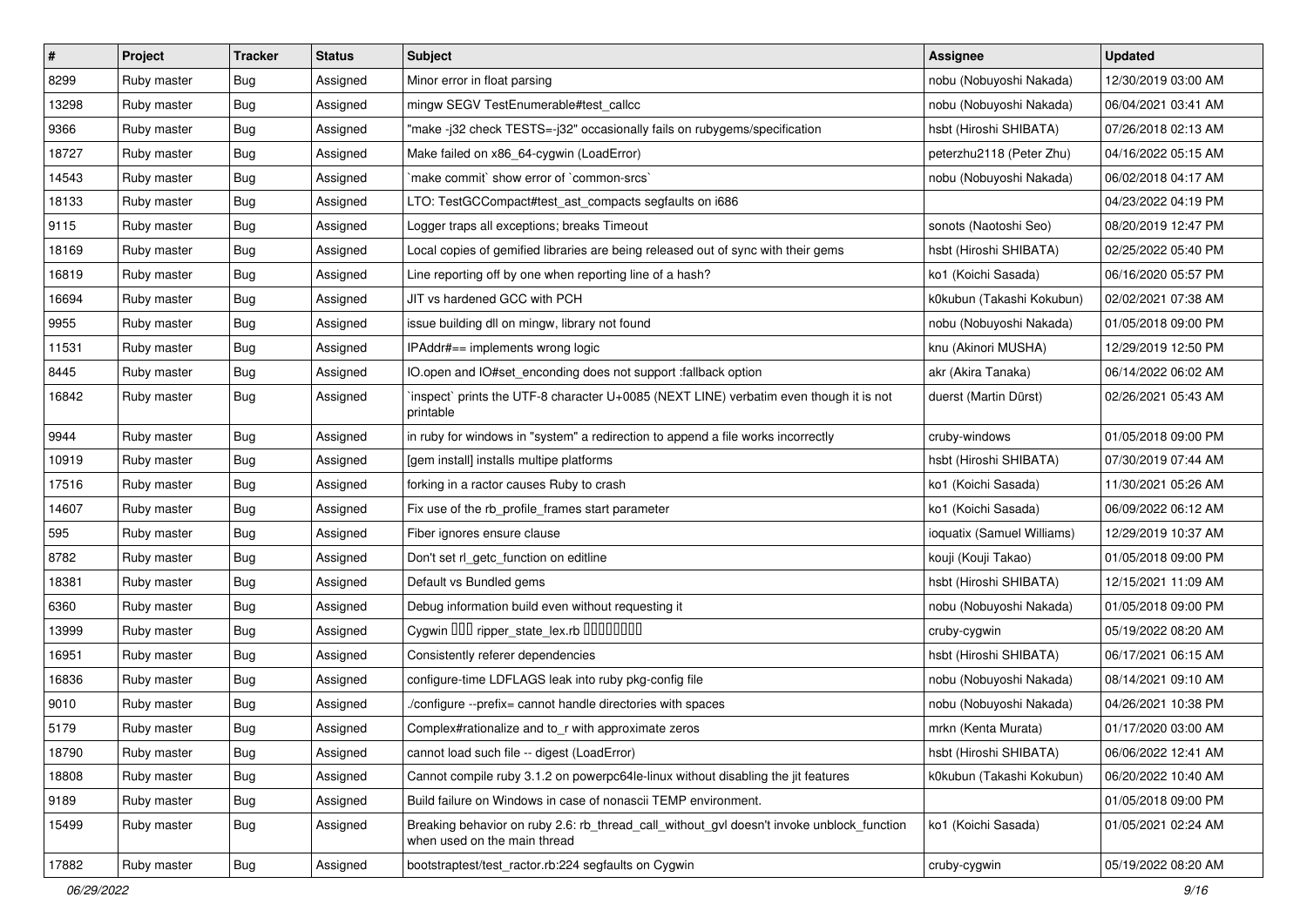| $\vert$ # | Project     | <b>Tracker</b> | <b>Status</b> | <b>Subject</b>                                                                                                                                        | Assignee                       | <b>Updated</b>      |
|-----------|-------------|----------------|---------------|-------------------------------------------------------------------------------------------------------------------------------------------------------|--------------------------------|---------------------|
| 18677     | Ruby master | Bug            | Assigned      | BigDecimal#power (**) returns FloatDomainError when passing an infinite parameter                                                                     | mrkn (Kenta Murata)            | 04/20/2022 02:04 AM |
| 17664     | Ruby master | Bug            | Assigned      | Behavior of sockets changed in Ruby 3.0 to non-blocking                                                                                               | ioquatix (Samuel Williams)     | 07/12/2021 10:28 AM |
| 17676     | Ruby master | Bug            | Assigned      | Accessing ENV from Ractor raises IsolationError                                                                                                       | ko1 (Koichi Sasada)            | 03/09/2021 02:37 AM |
| 14037     | Ruby master | Misc           | Open          | Writing doxygen document comments to static functions                                                                                                 |                                | 10/21/2017 07:48 AM |
| 10983     | Ruby master | Misc           | Open          | Why blocks make Ruby methods 439% slower?                                                                                                             |                                | 11/10/2015 06:21 AM |
| 16464     | Ruby master | Misc           | Open          | Which core objects should support deconstruct/deconstruct keys?                                                                                       |                                | 12/30/2019 07:54 AM |
| 14825     | Ruby master | Misc           | Open          | When redefining `attr xx` methods the visibility becomes `public`                                                                                     |                                | 06/05/2018 05:57 AM |
| 18587     | Ruby master | Misc           | Open          | What was the reason behind Ruby choosing SipHash for Hash?                                                                                            |                                | 02/17/2022 12:02 AM |
| 16396     | Ruby master | Misc           | Open          | What is the reason for this behaviour of Find.find?                                                                                                   |                                | 12/09/2019 02:51 PM |
| 18352     | Ruby master | Misc           | Open          | What is the Hash#grep expected?                                                                                                                       |                                | 11/28/2021 10:39 PM |
| 16157     | Ruby master | Misc           | Open          | What is the correct and *portable* way to do generic delegation?                                                                                      |                                | 10/15/2019 04:28 PM |
| 14190     | Ruby master | Misc           | Open          | What are the semantics of \$SAFE?                                                                                                                     |                                | 12/15/2017 10:28 PM |
| 16188     | Ruby master | Misc           | Open          | What are the performance implications of the new keyword arguments in 2.7 and 3.0?                                                                    | jeremyevans0 (Jeremy<br>Evans) | 11/27/2019 04:45 PM |
| 9724      | Ruby master | Misc           | Open          | Warnings in Ruby: allow per-file directives to i.e. suppress warnings                                                                                 |                                | 04/10/2014 06:21 PM |
| 16507     | Ruby master | Misc           | Open          | $=$ vs include? or match?                                                                                                                             |                                | 01/12/2020 11:27 PM |
| 17569     | Ruby master | Misc           | Open          | uri`lib maintainership`                                                                                                                               | akr (Akira Tanaka)             | 01/23/2021 10:42 AM |
| 17309     | Ruby master | Misc           | Open          | URI escape being deprecated, yet there is no replacement                                                                                              |                                | 11/11/2020 12:52 AM |
| 17154     | Ruby master | Misc           | Open          | Update Pathname Documentation to Clarify Expected Behavior                                                                                            | akr (Akira Tanaka)             | 09/05/2020 01:18 PM |
| 15568     | Ruby master | Misc           | Open          | TracePoint(:raise)#parameters raises RuntimeError                                                                                                     |                                | 01/27/2019 12:02 AM |
| 18840     | Ruby master | Misc           | Open          | Top-level #using and other methods docs                                                                                                               |                                | 06/18/2022 07:12 PM |
| 14735     | Ruby master | Misc           | Open          | thread-safe operations in a hash could be documented                                                                                                  |                                | 05/04/2018 01:09 PM |
| 13787     | Ruby master | Misc           | Open          | The path to Ruby 3.x - would it be useful to have a separate thread here at the tracker, for<br>discussions and issues and ideas related to ruby 3.x? |                                | 08/08/2017 08:29 AM |
| 17591     | Ruby master | Misc           | Open          | Test frameworks and REPLs do not show deprecation warnings by default                                                                                 |                                | 02/17/2021 09:06 AM |
| 10783     | Ruby master | Misc           | Open          | String#concat has an "appending" behavior                                                                                                             |                                | 08/08/2018 03:08 AM |
| 17815     | Ruby master | Misc           | Open          | Snapcraft Ruby plugin                                                                                                                                 |                                | 04/20/2021 07:59 PM |
| 18068     | Ruby master | Misc           | Open          | Silence LoadError only if it is for rubygems itself                                                                                                   | hsbt (Hiroshi SHIBATA)         | 08/08/2021 02:21 PM |
| 15402     | Ruby master | Misc           | Open          | Shrinking excess retained memory of container types on promotion to uncollectible                                                                     |                                | 12/11/2018 08:43 PM |
| 16629     | Ruby master | Misc           | Open          | ruby-loco now built & saved on GitHub, both mingw & mswin builds                                                                                      |                                | 02/12/2020 01:53 PM |
| 16408     | Ruby master | Misc           | Open          | Ruby docs list incorrect method signatures for PTY::getpty/PTY::spawn                                                                                 |                                | 12/12/2019 05:12 PM |
| 14149     | Ruby master | Misc           | Open          | Ruby Birthday Thread - 25th years anniversary                                                                                                         |                                | 12/02/2017 01:40 AM |
| 13968     | Ruby master | Misc           | Open          | [Ruby 3.x perhaps] - A (minimal?) static variant of ruby                                                                                              |                                | 01/14/2018 03:24 PM |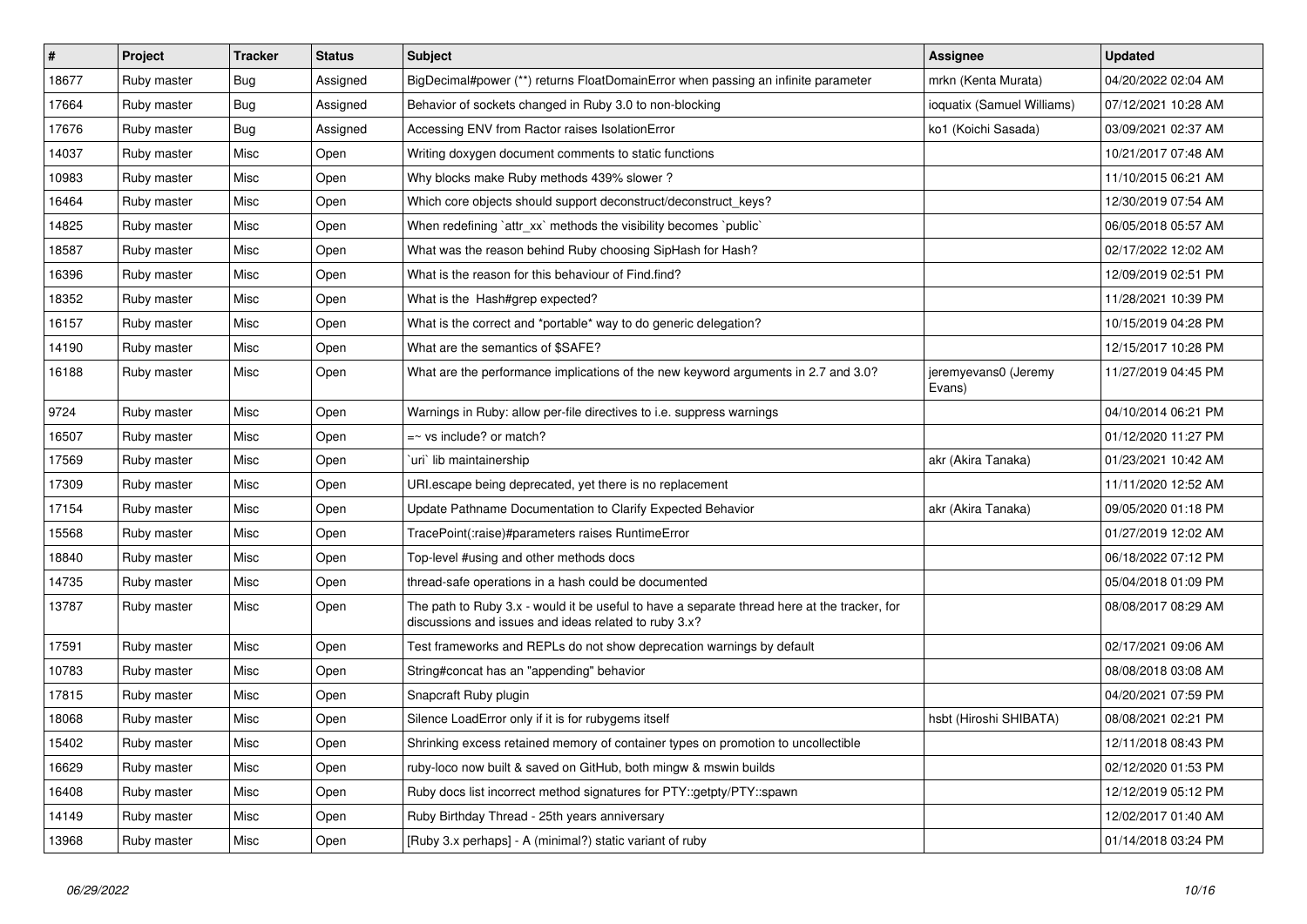| $\sharp$ | Project     | <b>Tracker</b> | <b>Status</b> | <b>Subject</b>                                                                                                                     | Assignee                  | <b>Updated</b>      |
|----------|-------------|----------------|---------------|------------------------------------------------------------------------------------------------------------------------------------|---------------------------|---------------------|
| 16895    | Ruby master | Misc           | Open          | Request for cooperation: Try your applications/libraries with master branch and debug<br>options                                   |                           | 05/15/2020 11:51 PM |
| 11295    | Ruby master | Misc           | Open          | Request for comments about error messages                                                                                          |                           | 10/22/2015 09:12 AM |
| 10541    | Ruby master | Misc           | Open          | Remove shorthand string interpolation syntax                                                                                       | matz (Yukihiro Matsumoto) | 10/08/2015 05:44 PM |
| 15802    | Ruby master | Misc           | Open          | Reduce the minimum string buffer size from 127 to 63 bytes                                                                         | ko1 (Koichi Sasada)       | 07/30/2019 04:04 AM |
| 17053    | Ruby master | Misc           | Open          | RDoc for Hash Keys                                                                                                                 |                           | 07/28/2020 01:21 AM |
| 14692    | Ruby master | Misc           | Open          | Question: Ruby stdlib's Option Parser                                                                                              | nobu (Nobuyoshi Nakada)   | 04/22/2018 05:53 AM |
| 18420    | Ruby master | Misc           | Open          | Question about how to handle IO.pipe reader and writer when forking                                                                |                           | 12/22/2021 12:04 AM |
| 18761    | Ruby master | Misc           | Open          | provide an example wasm project                                                                                                    | katei (Yuta Saito)        | 05/23/2022 11:01 AM |
| 13804    | Ruby master | Misc           | Open          | Protected methods cannot be overridden                                                                                             |                           | 08/10/2017 09:41 PM |
| 18150    | Ruby master | Misc           | Open          | Proposal: Deprecate leading zero syntax to declare octals, since it's extremely confusing<br>(and Python 3 removed it too)         |                           | 09/04/2021 03:21 AM |
| 17565    | Ruby master | Misc           | Open          | Prefer use of access(2) in rb_file_load_ok() to check for existence of require'd files                                             |                           | 01/21/2021 08:52 PM |
| 16487    | Ruby master | Misc           | Open          | Potential for SIMD usage in ruby-core                                                                                              |                           | 01/16/2020 05:25 AM |
| 17586    | Ruby master | Misc           | Open          | Please run Windows CI in all std-lib repos                                                                                         |                           | 01/28/2021 02:34 PM |
| 10628    | Ruby master | Misc           | Open          | Peformance of URI module                                                                                                           | naruse (Yui NARUSE)       | 12/26/2014 04:08 PM |
| 13634    | Ruby master | Misc           | Open          | NilClass is lying about respond_to?(:clone)                                                                                        |                           | 06/06/2017 08:27 AM |
| 16114    | Ruby master | Misc           | Open          | Naming of "beginless range"                                                                                                        |                           | 10/08/2019 03:06 PM |
| 16267    | Ruby master | Misc           | Open          | MinGW CI - add to Actions?                                                                                                         |                           | 10/21/2019 01:10 AM |
| 14770    | Ruby master | Misc           | Open          | [META] DevelopersMeeting                                                                                                           |                           | 05/17/2018 12:28 PM |
| 15007    | Ruby master | Misc           | Open          | Let all Init_xxx and extension APIs frequently called from init code paths be considered cold                                      | naruse (Yui NARUSE)       | 12/06/2018 11:05 AM |
| 16160    | Ruby master | Misc           | Open          | Lazy init thread local storage                                                                                                     |                           | 09/22/2019 01:55 AM |
| 18725    | Ruby master | Misc           | Open          | IO#write and IO#wait_writable block for write pipe if read pipe is closed in other thread on<br>OpenBSD                            |                           | 04/13/2022 11:20 PM |
| 10513    | Ruby master | Misc           | Open          | instance_eval yields the receiver, but is documented to yield no arguments                                                         | zzak (Zachary Scott)      | 11/14/2014 10:29 PM |
| 12751    | Ruby master | Misc           | Open          | Incompatibility of Ruby 3                                                                                                          |                           | 09/14/2016 12:48 PM |
| 15744    | Ruby master | Misc           | Open          | Improvement needed to documentation of 'Literals'                                                                                  |                           | 06/24/2019 02:27 AM |
| 17199    | Ruby master | Misc           | Open          | id outputed by inspect and to_s output does not allow to find actual object_id and vice-versa                                      |                           | 10/20/2020 09:35 PM |
| 16436    | Ruby master | Misc           | Open          | hash missing #last method, make it not so consistent (it has #first)                                                               |                           | 01/06/2021 09:47 AM |
| 15431    | Ruby master | Misc           | Open          | Hashes and arrays should not require commas to seperate values when using new lines                                                |                           | 12/18/2018 11:05 AM |
| 10312    | Ruby master | Misc           | Open          | Give people more control over how the ruby parser sees code and lexical code elements<br>(valid/invalid - toggle options) + macros |                           | 01/20/2016 05:14 PM |
| 15136    | Ruby master | Misc           | Open          | Fix - Wparentheses warnings                                                                                                        |                           | 09/20/2018 09:41 AM |
| 18082    | Ruby master | Misc           | Open          | FileUtils.remove_entry_secure has inconsistent document                                                                            |                           | 08/17/2021 04:26 PM |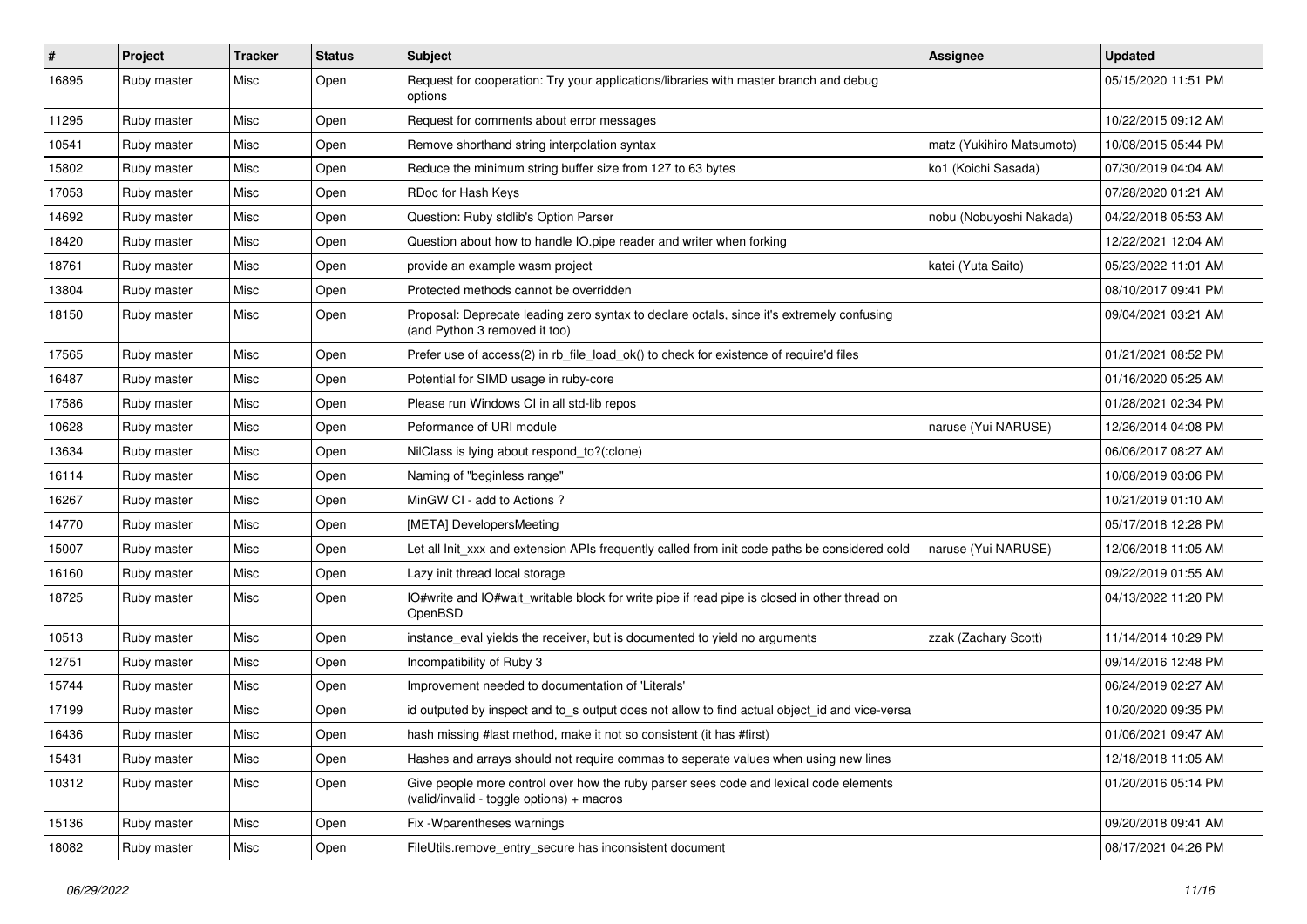| #     | Project     | <b>Tracker</b> | <b>Status</b> | <b>Subject</b>                                                                                                                      | <b>Assignee</b>           | <b>Updated</b>      |
|-------|-------------|----------------|---------------|-------------------------------------------------------------------------------------------------------------------------------------|---------------------------|---------------------|
| 13209 | Ruby master | Misc           | Open          | fact.rb in ruby/sample variations                                                                                                   |                           | 02/14/2017 12:10 AM |
| 11355 | Ruby master | Misc           | Open          | Exceptions inheriting from Timeout:: Error should behave the same way                                                               |                           | 07/15/2015 04:59 PM |
| 17174 | Ruby master | Misc           | Open          | "Error relocating, symbol not found" error when compiling a native extension on Alpine with<br>$Ruby >= 2.4$                        |                           | 10/06/2020 11:19 AM |
| 10424 | Ruby master | Misc           | Open          | Error message when sorting NaN                                                                                                      |                           | 10/25/2014 02:13 PM |
| 16235 | Ruby master | Misc           | Open          | ENV.assoc spec test does not test invalid name                                                                                      |                           | 10/05/2019 10:53 PM |
| 17637 | Ruby master | Misc           | Open          | Endless ranges with 'nil' boundary weird behavior                                                                                   |                           | 02/19/2021 07:57 AM |
| 15510 | Ruby master | Misc           | Open          | Easter egg in Thread.handle interrupt                                                                                               |                           | 01/05/2019 11:53 PM |
| 11783 | Ruby master | Misc           | Open          | Do you have any idea if you have a budgets?                                                                                         |                           | 05/16/2019 09:06 PM |
| 16659 | Ruby master | Misc           | Open          | Documentation on Regexp missing for absence pattern (?~pat)                                                                         |                           | 02/27/2020 04:16 PM |
| 15654 | Ruby master | Misc           | Open          | Documentation for Complex is wrong or misleading                                                                                    |                           | 03/11/2019 11:55 AM |
| 15249 | Ruby master | Misc           | Open          | Documentation for attr_accessor and attr_reader should be corrected                                                                 |                           | 10/23/2018 08:09 PM |
| 14673 | Ruby master | Misc           | Open          | Documentation for `Array#drop` / `drop_while` unclear in regard to modification                                                     |                           | 04/10/2018 09:51 AM |
| 12595 | Ruby master | Misc           | Open          | Documentation                                                                                                                       |                           | 07/18/2016 04:39 PM |
| 15224 | Ruby master | Misc           | Open          | [DOCs] Minor inconsistency in class Array #initialize_copy -<br>https://ruby-doc.org/core-2.5.1/Array.html#method-i-initialize_copy |                           | 10/13/2018 02:26 PM |
| 13497 | Ruby master | Misc           | Open          | Docs, code samples, Ripper example                                                                                                  |                           | 04/23/2017 04:27 AM |
| 16803 | Ruby master | Misc           | Open          | Discussion: those internal macros reside in public API headers                                                                      |                           | 05/14/2020 12:27 PM |
| 16130 | Ruby master | Misc           | Open          | [Discussion / Ideas] Finding a good name for the concept of/behind guilds - primarily the<br>NAME                                   |                           | 08/27/2019 04:00 PM |
| 18836 | Ruby master | Misc           | Open          | DevMeeting-2022-07-21                                                                                                               |                           | 06/21/2022 10:09 PM |
| 15418 | Ruby master | Misc           | Open          | Date.parse('2018')                                                                                                                  |                           | 12/15/2018 09:17 PM |
| 17502 | Ruby master | Misc           | Open          | C vs Ruby                                                                                                                           | ko1 (Koichi Sasada)       | 12/02/2021 07:53 PM |
| 17683 | Ruby master | Misc           | Open          | Current status of beginless range (experimental or not)                                                                             |                           | 06/05/2021 07:22 AM |
| 13072 | Ruby master | Misc           | Open          | Current state of date standard library                                                                                              |                           | 09/02/2017 05:38 PM |
| 14760 | Ruby master | Misc           | Open          | cross-thread IO#close semantics                                                                                                     | matz (Yukihiro Matsumoto) | 05/17/2018 08:21 AM |
| 17137 | Ruby master | Misc           | Open          | Cooperation on maintaining official docker ruby images                                                                              |                           | 09/02/2020 05:03 PM |
| 9516  | Ruby master | Misc           | Open          | Consolidate all deprecation messages to one or more helper methods                                                                  |                           | 02/13/2014 05:11 PM |
| 16346 | Ruby master | Misc           | Open          | Confusing macro name: RUBY_MARK_NO_PIN_UNLESS_NULL                                                                                  |                           | 11/13/2019 07:39 AM |
| 12277 | Ruby master | Misc           | Open          | Coding rule: colum number                                                                                                           |                           | 04/13/2016 06:32 PM |
| 17390 | Ruby master | Misc           | Open          | Class and method-level docs for Ractor                                                                                              |                           | 12/13/2020 06:33 PM |
| 11570 | Ruby master | Misc           | Open          | Clarify autoload chaining behavior                                                                                                  |                           | 10/06/2015 04:52 PM |
| 17829 | Ruby master | Misc           | Open          | Clang/LLVM correctness of x64-mingw32 build (`shorten-64-to-32` warnings)                                                           |                           | 04/26/2021 04:23 PM |
| 18726 | Ruby master | Misc           | Open          | CI Error on c99 and c2x                                                                                                             | shyouhei (Shyouhei Urabe) | 04/19/2022 09:05 AM |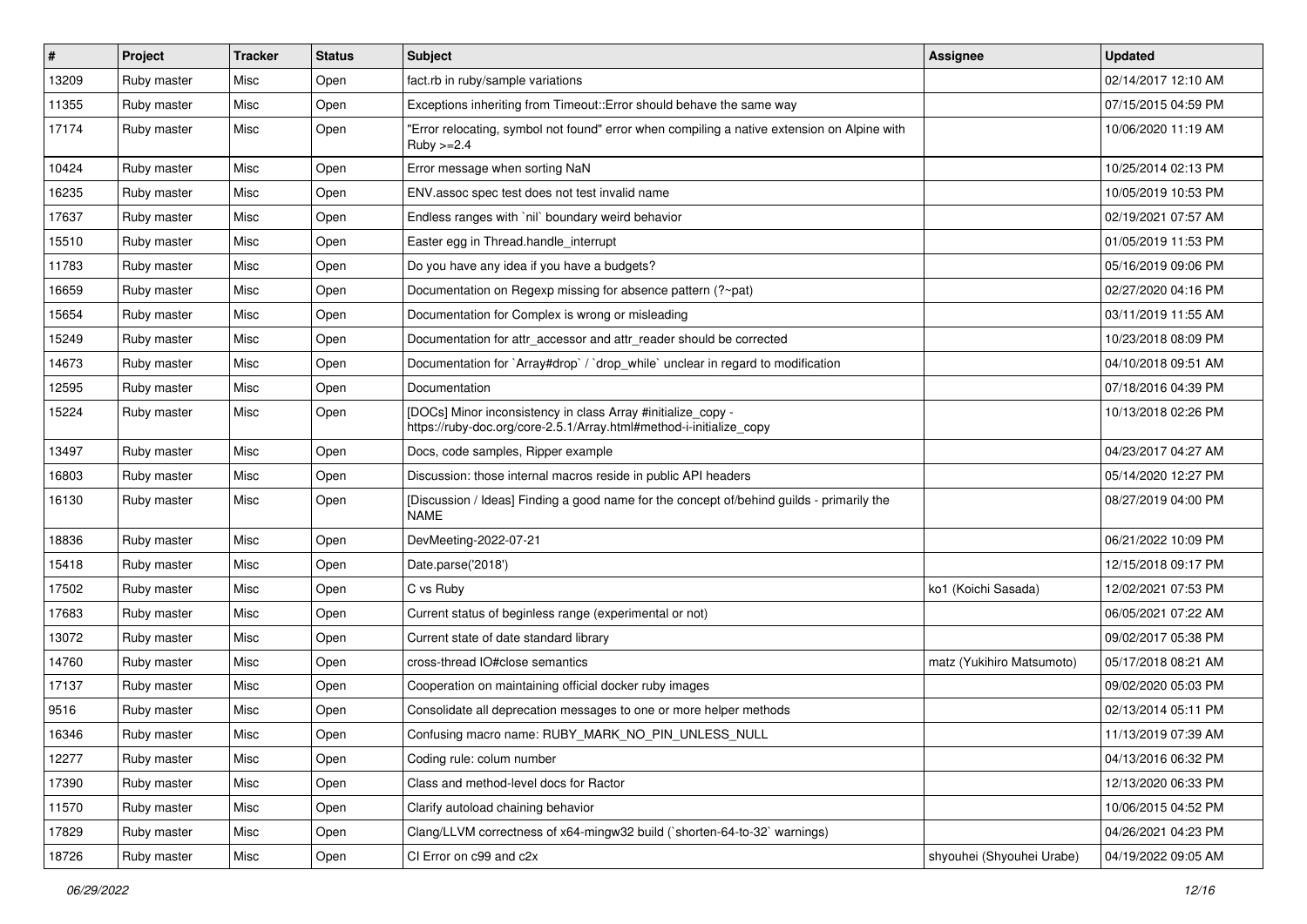| #     | Project     | <b>Tracker</b> | <b>Status</b> | <b>Subject</b>                                                                                                     | Assignee                              | <b>Updated</b>      |
|-------|-------------|----------------|---------------|--------------------------------------------------------------------------------------------------------------------|---------------------------------------|---------------------|
| 16750 | Ruby master | Misc           | Open          | Change typedef of VALUE for better type checking                                                                   |                                       | 04/03/2020 02:34 AM |
| 9832  | Ruby master | Misc           | Open          | better concurrency in threads                                                                                      |                                       | 05/12/2014 12:33 PM |
| 16671 | Ruby master | Misc           | Open          | <b>BASERUBY</b> version policy                                                                                     |                                       | 03/05/2020 01:11 AM |
| 16678 | Ruby master | Misc           | Open          | Array#values_at has unintuitive behavior when supplied a range starting with negative index                        |                                       | 03/09/2020 02:06 PM |
| 17399 | Ruby master | Misc           | Open          | Are endless methods experimental?                                                                                  |                                       | 12/22/2020 07:05 PM |
| 15202 | Ruby master | Misc           | Open          | Adding Coverity Scan to CI to see the result casually                                                              |                                       | 10/25/2018 10:50 AM |
| 18248 | Ruby master | Misc           | Open          | Add Feature Triaging Guide                                                                                         |                                       | 10/12/2021 03:21 PM |
| 15514 | Ruby master | Misc           | Open          | Add documentation for implicit array decomposition                                                                 |                                       | 01/10/2019 04:43 PM |
| 14768 | Ruby master | Misc           | Open          | Add documentation for    and &&                                                                                    |                                       | 05/17/2018 09:45 AM |
| 18404 | Ruby master | Misc           | Open          | 3.1 documentation problems tracking ticket                                                                         |                                       | 12/24/2021 03:59 PM |
| 17422 | Ruby master | Misc           | Open          | 3.0 documentation problems tracking ticket                                                                         |                                       | 12/24/2020 12:51 PM |
| 8061  | Ruby master | Feature        | Open          | 000000000000000                                                                                                    | matz (Yukihiro Matsumoto)             | 12/25/2017 06:15 PM |
| 14800 | Ruby master | Feature        | Open          | Zlib::GzipReader#read does not support 2nd argument                                                                |                                       | 08/26/2019 07:49 PM |
| 18440 | Ruby master | Feature        | Open          | YJIT is enabled if any YJIT tuning options are set                                                                 |                                       | 12/30/2021 08:17 PM |
| 14625 | Ruby master | Feature        | Open          | yield_self accepts an argument, calling to_proc                                                                    |                                       | 03/30/2018 06:52 AM |
| 9401  | Ruby master | Feature        | Open          | Yet another syntax for literal anonymous functions (lambdas)                                                       |                                       | 12/23/2021 11:43 PM |
| 7788  | Ruby master | Feature        | Open          | YAML Tag Schema Support                                                                                            | tenderlovemaking (Aaron<br>Patterson) | 12/25/2017 06:15 PM |
| 11781 | Ruby master | Feature        | Open          | Would it be possible to alias .prepend() towards .unshift() for class Array by default?                            |                                       | 12/09/2015 12:46 PM |
| 16128 | Ruby master | Feature        | Open          | Would it be possible for ruby to warn about case/when menu options separated by a trailing,<br>but accidental ','? |                                       | 08/26/2019 09:56 AM |
| 14723 | Ruby master | Feature        | Open          | [WIP] sleepy GC                                                                                                    |                                       | 05/18/2018 09:13 AM |
| 14348 | Ruby master | Feature        | Open          | win32ole: enable using coclass-es with multiple IDispatch implementations                                          |                                       | 01/10/2018 11:35 AM |
| 9909  | Ruby master | Feature        | Open          | why shouldn't constant lookup check the nesting of module's name                                                   |                                       | 06/07/2014 02:18 AM |
| 17550 | Ruby master | Feature        | Open          | Why no function to get all subdirectories of a directory?                                                          |                                       | 01/18/2021 08:57 AM |
| 18291 | Ruby master | Feature        | Open          | When use $=$ with named group, if regex is on the right side, variable not defined.                                |                                       | 11/06/2021 12:36 PM |
| 16971 | Ruby master | Feature        | Open          | weak_ref&.some_method should behave like object&.some_method                                                       |                                       | 06/19/2020 03:17 PM |
| 15817 | Ruby master | Feature        | Open          | Warnings for undef_method and remove_method on initialize()                                                        |                                       | 05/02/2019 09:11 AM |
| 16755 | Ruby master | Feature        | Open          | warning: `if' at the end of line without an expression                                                             |                                       | 04/03/2020 11:28 PM |
| 10728 | Ruby master | Feature        | Open          | Warning for Fixnum#size to use RbConfig::SIZEOF['long']                                                            |                                       | 01/11/2015 04:23 PM |
| 9613  | Ruby master | Feature        | Open          | Warn about unsafe ossl ciphers                                                                                     |                                       | 09/13/2015 03:27 AM |
| 12589 | Ruby master | Feature        | Open          | VM performance improvement proposal                                                                                |                                       | 02/20/2018 05:00 AM |
| 8404  | Ruby master | Feature        | Open          | virtual, hooked or read only global variabels for ruby only code too                                               |                                       | 05/14/2013 09:19 PM |
| 14602 | Ruby master | Feature        | Open          | Version of dig that raises error if a key is not present                                                           |                                       | 05/25/2022 12:02 PM |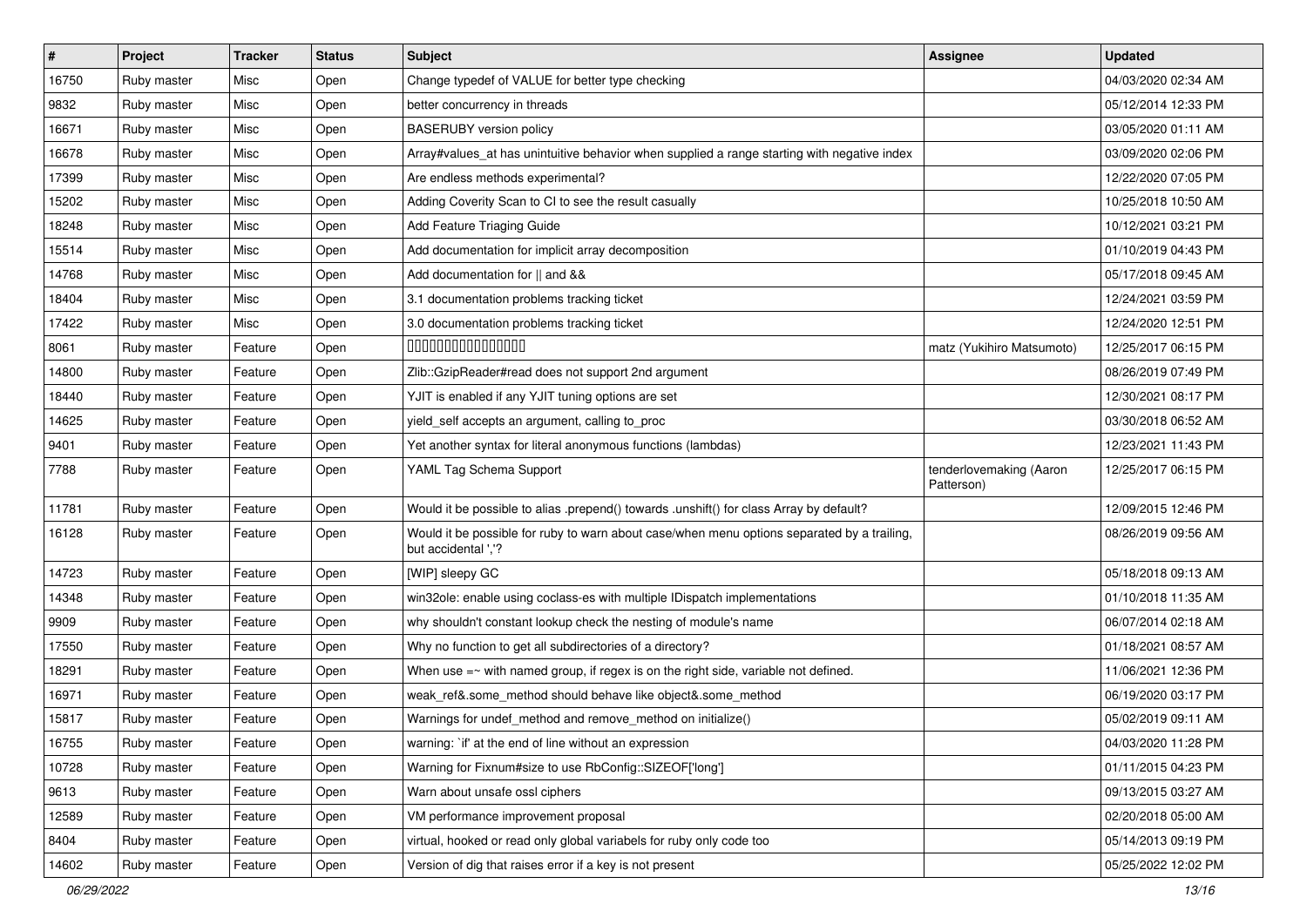| $\pmb{\#}$ | Project     | <b>Tracker</b> | <b>Status</b> | <b>Subject</b>                                                                               | Assignee              | <b>Updated</b>      |
|------------|-------------|----------------|---------------|----------------------------------------------------------------------------------------------|-----------------------|---------------------|
| 18376      | Ruby master | Feature        | Open          | Version comparison API                                                                       |                       | 12/30/2021 10:33 AM |
| 12114      | Ruby master | Feature        | Open          | \$VERBOSE = true is being ignored                                                            |                       | 02/26/2016 02:00 PM |
| 9174       | Ruby master | Feature        | Open          | value receiving block for Hash#has_key?                                                      |                       | 11/29/2013 06:33 AM |
| 14079      | Ruby master | Feature        | Open          | Validate argument list without calling method                                                |                       | 11/07/2017 03:20 AM |
| 12086      | Ruby master | Feature        | Open          | using: option for instance_eval etc.                                                         |                       | 12/29/2019 07:46 PM |
| 12435      | Ruby master | Feature        | Open          | Using connect_nonblock to open TCP connections in Net::HTTP#connect                          |                       | 06/06/2016 12:42 AM |
| 10371      | Ruby master | Feature        | Open          | Use Thread#handle_interrupt in MonitorMixin                                                  |                       | 12/23/2021 11:43 PM |
| 16684      | Ruby master | Feature        | Open          | Use the word "to" instead of "from" in backtrace                                             |                       | 04/10/2020 07:58 AM |
| 12928      | Ruby master | Feature        | Open          | Use socket conect_timeout in net stdlib for open_timeout                                     |                       | 12/02/2019 09:20 PM |
| 18369      | Ruby master | Feature        | Open          | users.detect(:name, "Dorian") as shorthand for users.detect {  user  user.name == "Dorian" } |                       | 12/03/2021 02:23 PM |
| 10755      | Ruby master | Feature        | Open          | Use rb_define_alias instead of rb_define_method for rb_cHash                                 |                       | 07/27/2021 11:09 AM |
| 14718      | Ruby master | Feature        | Open          | Use jemalloc by default?                                                                     |                       | 03/25/2020 06:38 PM |
| 13881      | Ruby master | Feature        | Open          | Use getcontext/setcontext on OS X                                                            |                       | 09/08/2017 09:13 AM |
| 10251      | Ruby master | Feature        | Open          | URI: Support wildcards (globbing) in no_proxy                                                |                       | 12/16/2015 05:22 AM |
| 14411      | Ruby master | Feature        | Open          | URI#secure?                                                                                  |                       | 02/11/2018 03:44 PM |
| 18639      | Ruby master | Feature        | Open          | Update Unicode data to Unicode Version 15.0.0                                                | duerst (Martin Dürst) | 03/22/2022 07:38 PM |
| 11690      | Ruby master | Feature        | Open          | Update Hash during multiple assignment                                                       |                       | 12/10/2015 12:26 PM |
| 17562      | Ruby master | Feature        | Open          | Update - E option in --help                                                                  |                       | 01/19/2021 05:38 PM |
| 15413      | Ruby master | Feature        | Open          | unmarkable C stack (3rd stack)                                                               |                       | 12/15/2018 01:13 AM |
| 15781      | Ruby master | Feature        | Open          | Unify Method List Introspection?                                                             |                       | 04/21/2019 11:16 PM |
| 17825      | Ruby master | Feature        | Open          | Uniformize Float::INFINITY and Date::infinity.new                                            |                       | 05/04/2021 01:43 AM |
| 18798      | Ruby master | Feature        | Open          | UnboundMethod#==` with inherited classes                                                     |                       | 05/25/2022 12:32 AM |
| 10879      | Ruby master | Feature        | Open          | UnboundMethod#to_proc                                                                        |                       | 02/21/2015 07:56 PM |
| 17950      | Ruby master | Feature        | Open          | Unable to pattern-match against a String key                                                 |                       | 06/15/2021 11:42 AM |
| 12625      | Ruby master | Feature        | Open          | TypeError.assert, ArgumentError.assert                                                       |                       | 08/10/2016 04:36 AM |
| 16471      | Ruby master | Feature        | Open          | Two feature requests for WeakRef: get original object, callback feature                      |                       | 01/02/2020 03:44 PM |
| 17566      | Ruby master | Feature        | Open          | Tune thread QoS / efficiency on macOS                                                        |                       | 01/29/2021 09:16 AM |
| 13763      | Ruby master | Feature        | Open          | Trigger "unused variable warning" for unused variables in parameter lists                    |                       | 11/28/2017 04:49 AM |
| 10237      | Ruby master | Feature        | Open          | Transform all elements of one Encoding into another Encoding for Array and Hash              |                       | 01/05/2018 09:01 PM |
| 8272       | Ruby master | Feature        | Open          | Transfer feature tracking to CommonRuby                                                      |                       | 12/23/2021 11:40 PM |
| 15031      | Ruby master | Feature        | Open          | T_RANGE for testing whether object is a Range                                                |                       | 08/27/2018 11:45 AM |
| 15854      | Ruby master | Feature        | Open          | Tracing instance variable assignment                                                         | ko1 (Koichi Sasada)   | 07/29/2019 07:13 AM |
| 10589      | Ruby master | Feature        | Open          | [TracePoint API] Make THREAD_{BEGIN, END} events return some context information             |                       | 12/11/2014 04:27 PM |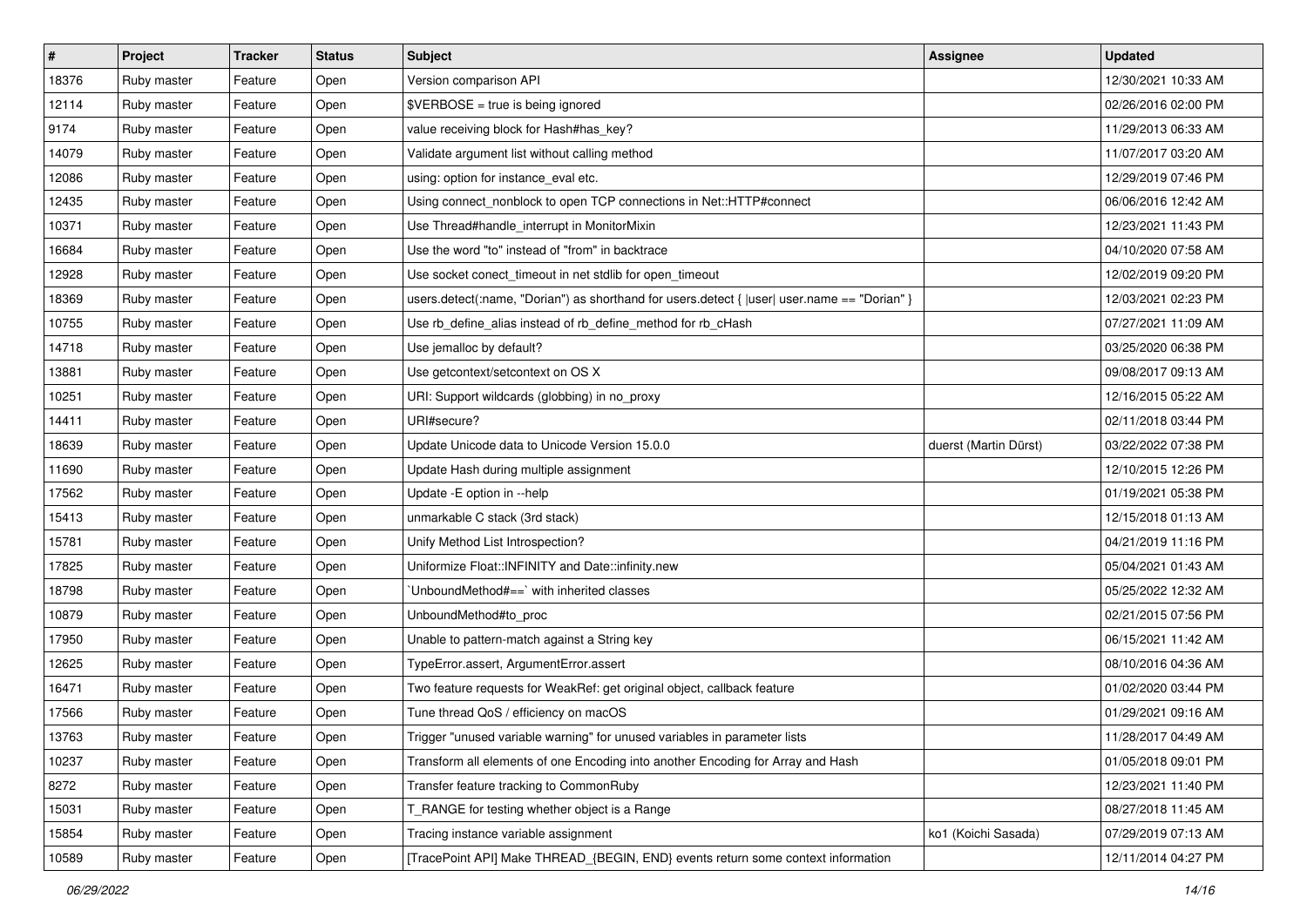| #     | Project     | <b>Tracker</b> | <b>Status</b> | <b>Subject</b>                                                                                                        | Assignee                                | <b>Updated</b>      |
|-------|-------------|----------------|---------------|-----------------------------------------------------------------------------------------------------------------------|-----------------------------------------|---------------------|
| 16673 | Ruby master | Feature        | Open          | total_timeout for Net::HTTP                                                                                           |                                         | 03/07/2020 06:25 AM |
| 10238 | Ruby master | Feature        | Open          | todo: remove dependency on malloc_usable_size                                                                         | ko1 (Koichi Sasada)                     | 12/10/2020 09:20 AM |
| 10519 | Ruby master | Feature        | Open          | <b>TLS Renegotiation</b>                                                                                              |                                         | 09/13/2015 03:29 AM |
| 16637 | Ruby master | Feature        | Open          | Time#to_s and Date#to_s accept strftime format string                                                                 |                                         | 02/17/2020 09:46 PM |
| 12173 | Ruby master | Feature        | Open          | Time#till_now`                                                                                                        |                                         | 03/16/2016 10:19 AM |
| 18033 | Ruby master | Feature        | Open          | Time.new to parse a string                                                                                            |                                         | 12/07/2021 02:15 PM |
| 10949 | Ruby master | Feature        | Open          | Time is WB unprotected                                                                                                |                                         | 07/23/2015 05:55 PM |
| 10658 | Ruby master | Feature        | Open          | ThreadGroup local variables                                                                                           |                                         | 01/28/2016 07:20 AM |
| 13557 | Ruby master | Feature        | Open          | there's no way to pass backtrace locations as a massaged backtrace                                                    |                                         | 06/24/2019 08:21 PM |
| 10175 | Ruby master | Feature        | Open          | There's no reason to prefer Proc.new over Kernel#proc anymore                                                         |                                         | 11/10/2014 11:07 PM |
| 8478  | Ruby master | Feature        | Open          | The hash returned by Enumerable#group_by should have an empty array for its default value   matz (Yukihiro Matsumoto) |                                         | 06/04/2013 03:56 PM |
| 14601 | Ruby master | Feature        | Open          | test-all & ruby/test m17n comb.rb - fixup                                                                             |                                         | 08/26/2019 07:30 PM |
| 8896  | Ruby master | Feature        | Open          | #tap with missing block                                                                                               |                                         | 12/23/2021 11:43 PM |
| 18136 | Ruby master | Feature        | Open          | take_while_after                                                                                                      |                                         | 01/28/2022 06:23 AM |
| 13512 | Ruby master | Feature        | Open          | <b>System Threads</b>                                                                                                 | ko1 (Koichi Sasada)                     | 07/14/2017 07:08 AM |
| 11428 | Ruby master | Feature        | Open          | system/exec/etc. should to_s their argument to restore Pathname functionality as it was in<br>1.8                     |                                         | 11/06/2016 02:17 AM |
| 11939 | Ruby master | Feature        | Open          | Syntax sugar to apply a method replace a variable                                                                     |                                         | 01/04/2016 09:49 AM |
| 17290 | Ruby master | Feature        | Open          | Syntax sugar for boolean keyword argument                                                                             |                                         | 10/29/2020 04:51 AM |
| 9686  | Ruby master | Feature        | Open          | Syntax for symbols used in hashes                                                                                     |                                         | 12/23/2021 11:43 PM |
| 8848  | Ruby master | Feature        | Open          | Syntax for binary strings                                                                                             |                                         | 12/23/2021 11:43 PM |
| 13645 | Ruby master | Feature        | Open          | Syntactic sugar for indexing when using the safe navigation operator                                                  |                                         | 04/16/2019 03:00 PM |
| 12129 | Ruby master | Feature        | Open          | syntactic sugar for dynamic method dispatch<br>'object_expression:method_name_expression(1, 2)'                       |                                         | 03/14/2016 01:35 AM |
| 8961  | Ruby master | Feature        | Open          | Synchronizable module to easily wrap methods in a mutex                                                               |                                         | 12/23/2021 11:43 PM |
| 7795  | Ruby master | Feature        | Open          | Symbol.defined? and/or to_existing_symbol                                                                             | matz (Yukihiro Matsumoto)               | 12/25/2017 06:15 PM |
| 16102 | Ruby master | Feature        | Open          | `Symbol#call`                                                                                                         |                                         | 09/12/2019 09:25 AM |
| 18439 | Ruby master | Feature        | Open          | Support YJIT for VC++                                                                                                 | maximecb (Maxime<br>Chevalier-Boisvert) | 01/10/2022 11:29 PM |
| 14393 | Ruby master | Feature        | Open          | Support sending file descriptors (on local machine) via DRb UNIX                                                      |                                         | 01/24/2018 08:58 PM |
| 18259 | Ruby master | Feature        | Open          | Support quarter spec %q in Time#strftime                                                                              |                                         | 10/21/2021 12:15 PM |
| 17047 | Ruby master | Feature        | Open          | Support parameters for MAIL FROM and RCPT TO                                                                          |                                         | 12/06/2021 08:16 PM |
| 11665 | Ruby master | Feature        | Open          | Support nested functions for better code organization                                                                 |                                         | 11/16/2016 03:06 PM |
| 10602 | Ruby master | Feature        | Open          | Support multithreaded profiling                                                                                       |                                         | 07/09/2019 01:24 AM |